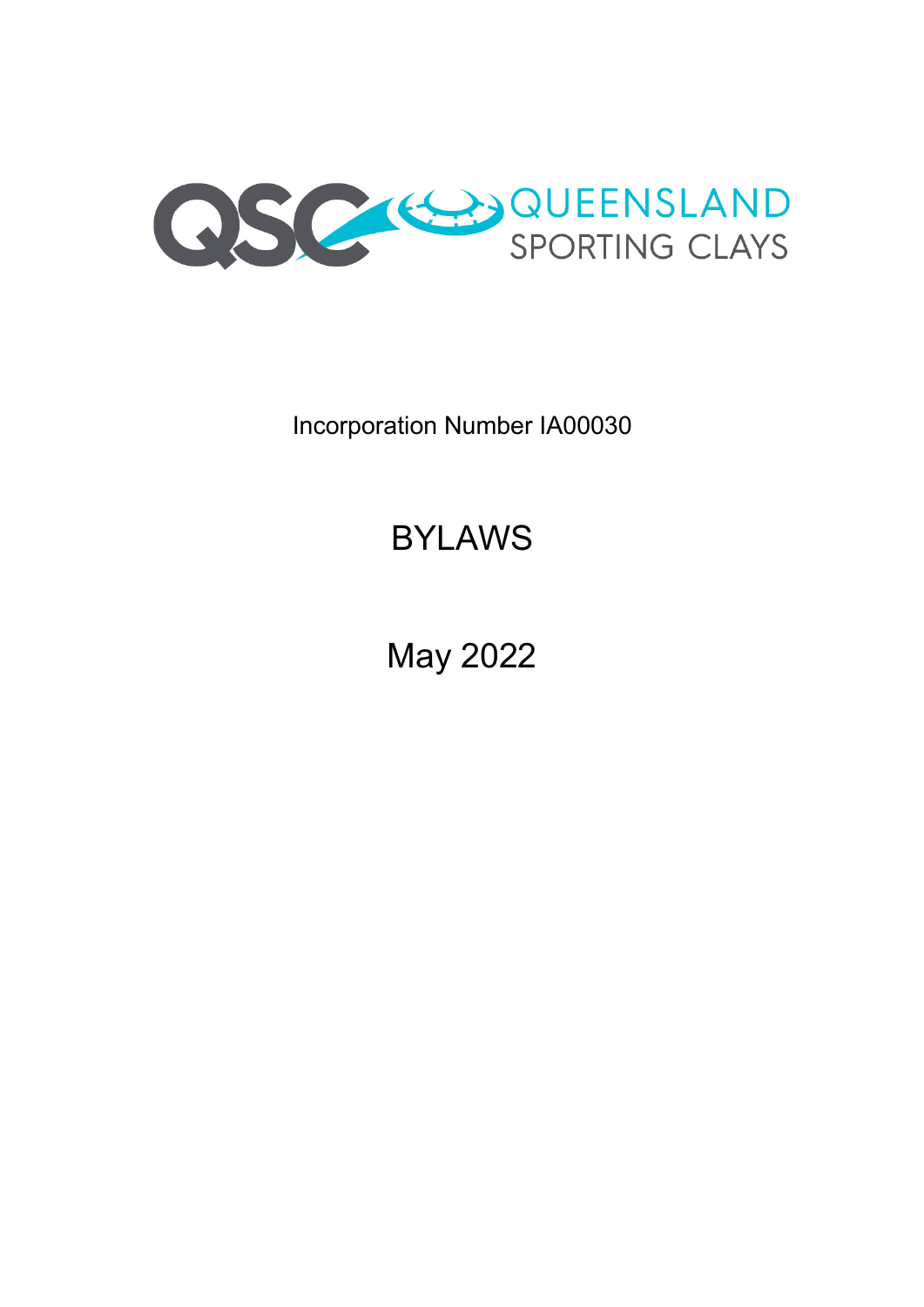# **Table of Contents**

| 1.             |                                                             |     |
|----------------|-------------------------------------------------------------|-----|
| 1.1.           |                                                             |     |
| 1.2.           |                                                             |     |
|                |                                                             |     |
| 2.1.           |                                                             |     |
| 2.2.           |                                                             |     |
| 3 <sub>1</sub> |                                                             |     |
| 3.1.           |                                                             |     |
| 3.2.<br>3.3.   | ELECTRONIC COMMUNICATION, SOCIAL MEDIA AND CYBER BULLYING 5 |     |
|                |                                                             |     |
| 4.             |                                                             |     |
| 4.1.<br>4.2.   |                                                             |     |
| 4.3.           |                                                             |     |
| 5.             |                                                             |     |
|                |                                                             |     |
| 6.             |                                                             |     |
| 6.1.<br>6.2.   |                                                             |     |
| 6.3.           |                                                             |     |
| 7.             |                                                             |     |
| 7.1.           |                                                             |     |
| 7.2.           |                                                             |     |
|                |                                                             |     |
| 8.1.           |                                                             |     |
| 9.             |                                                             |     |
| 9.1.           |                                                             |     |
| 9.2.           |                                                             |     |
| 9.3.           |                                                             |     |
| 9.4.           |                                                             |     |
| 9.5.<br>9.6.   |                                                             |     |
| 9.7            |                                                             | .22 |
|                |                                                             |     |
| 10.<br>10.1.   |                                                             |     |
| 10.2.          |                                                             |     |
| 10.3.          |                                                             |     |
| 10.4.          |                                                             |     |
| 10.5.          |                                                             |     |
| 10.6.<br>10.7. |                                                             |     |
| 10.8.          |                                                             |     |
| 10.9.          |                                                             |     |
|                |                                                             |     |
|                |                                                             |     |

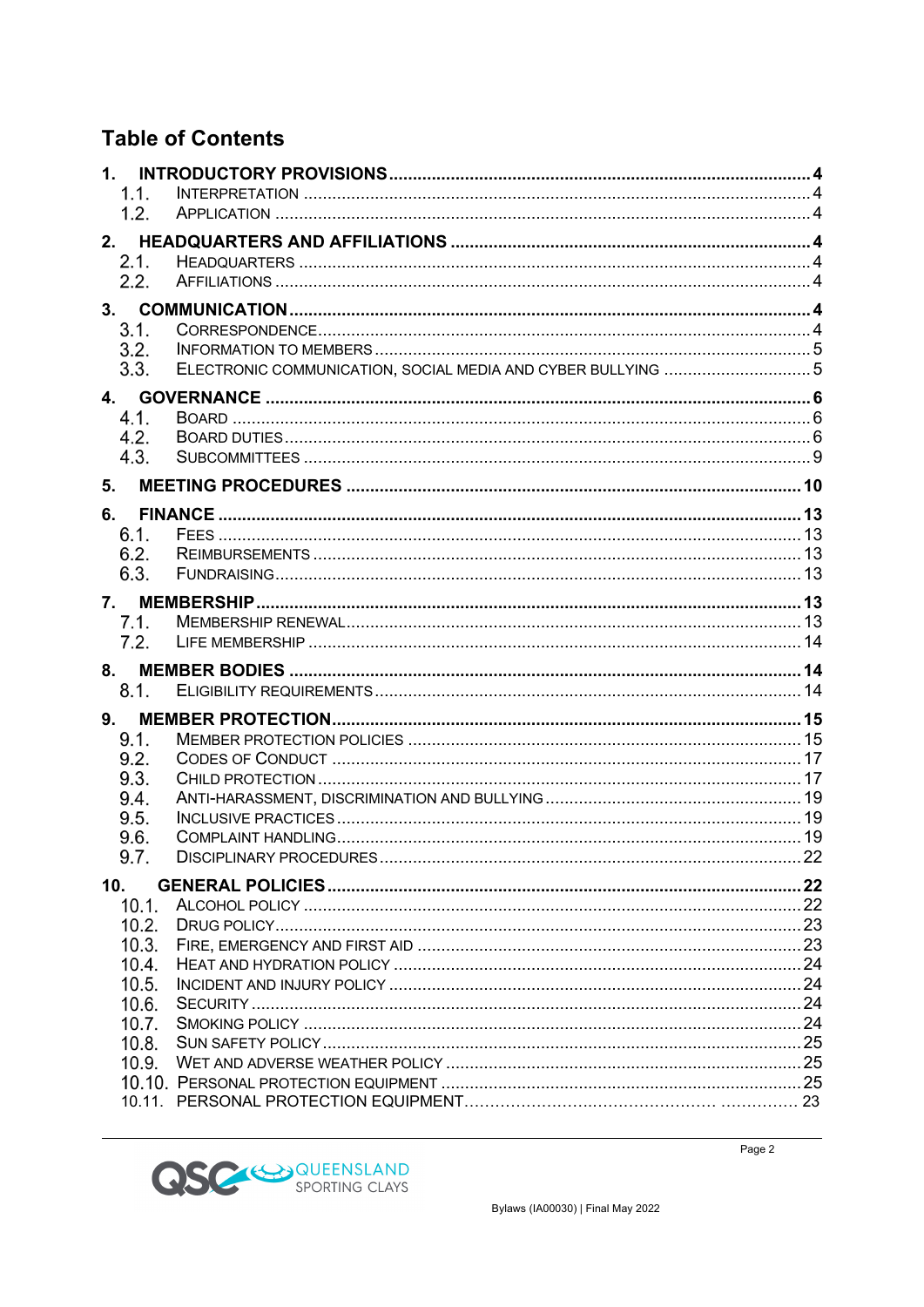### **Compiled by CPR Group**

PO Box 2092 Sunshine Plaza Q 4558 P: 07 5443 6247 F: 07 5443 6429 E: admin@cprgroup.com.au W: www.cprgroup.com.au

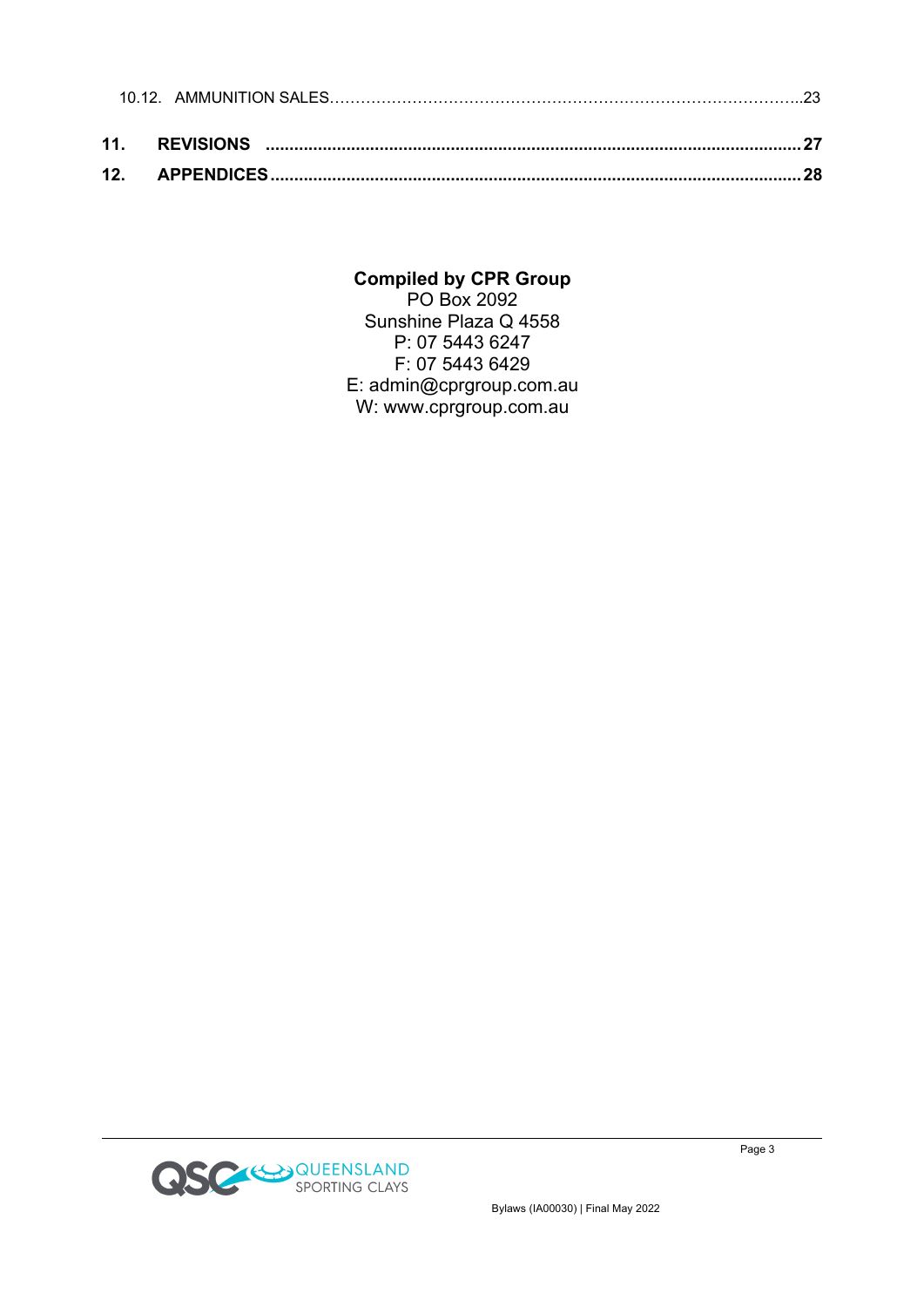#### **1. Introductory provisions**

#### **Interpretation**  $1.1.$

- 1.1.1. In these bylaws:
	- a. **the association or QSCA** means QUEENSLAND SPORTING CLAYS ASSOCIATION INC;
	- b. **the board** means the board members for the time being constituted as provided in the rules. May also be referred to as the management committee;
	- c. **act** means the Associations Incorporation Act 1981 (Qld);
	- d. **bylaws** mean the bylaws of the association;
	- e. **special resolution** means a resolution that is passed at a general meeting (including the annual general meeting) by the votes of at least 75% of the members who are present and entitled to vote;
	- f. **fee** means a payment of money due to the association by its members;
	- g. **Member body** means the membership class outlined in the QSCA Constitution
	- h. **SCA** means SPORTING CLAYS AUSTRALIA Ltd

#### **Application**

- 1.2.1. These bylaws complement and are to be read in conjunction with the rules of the association.
- 1.2.2. It is the responsibility of all board members to familiarise themselves with the association's rules, bylaws, policies and procedures. It is also their responsibility to educate members that they must comply with the rules, bylaws, policies and procedures of the association.

#### **2. Headquarters and Affiliations**

#### $2.1.$ **Headquarters**

2.1.1. PO BOX 42, Helensvale, QLD 4212

#### **Affiliations**

2.2.1. The association is affiliated with Sporting Clays Australia (SCA), Shooting Australia (SA), and indirectly Federation Internationale de Tir aux Armes Sportives de Chasse (FITASC) (the international body).

#### **3. Communication**

#### $3.1.$ **Correspondence**

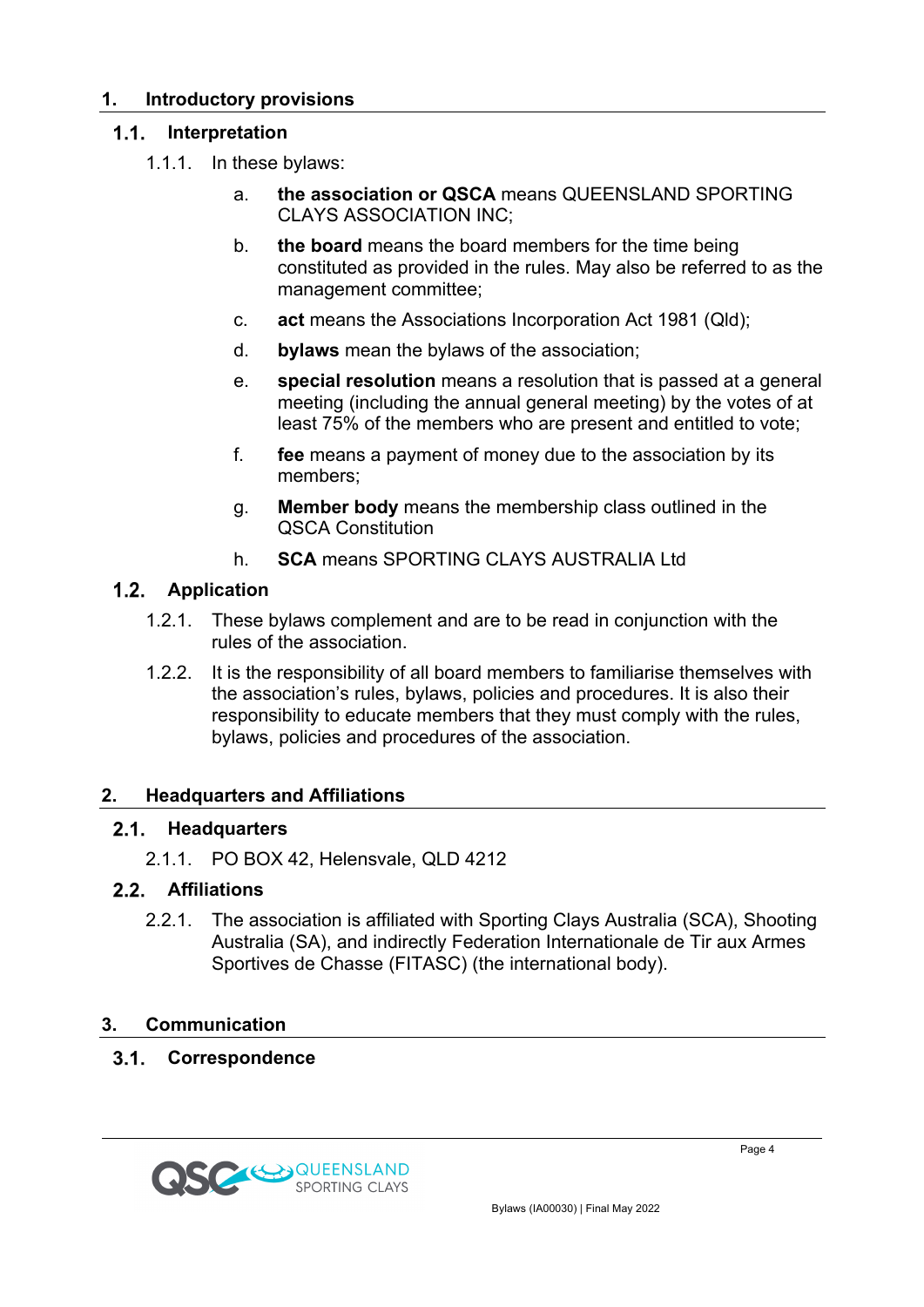- 3.1.1. All formal association correspondence must be on association letterhead and signed by the president or secretary.
- 3.1.2. Correspondence to the association is to be addressed to the association secretary.

### **Information to members**

- 3.2.1. The association will make the following information available to all members:
	- a. association contact details;
	- b. affiliate address;
	- c. rules and bylaws;
	- d. calendar of events, competitions and important dates;
	- e. details of courses, seminars and other training opportunities;
	- f. codes of conduct;
	- g. calendar of events and social activities.

#### $3.3.$ **Electronic communication, social media and cyber bullying**

- 3.3.1. The association recognises that electronic communication is essential for sharing association-related news and information with members. The association uses a range of electronic tools to communicate with members in a timely and appropriate manner.
- 3.3.2. All association communication protects members' privacy, maintains clear boundaries and ensures that bullying and harassment do not occur.
- 3.3.3. The board provides accountability and control over material published on the association's website and any related discussion groups or social media websites, such as Facebook, YouTube or Twitter.
- 3.3.4. No offensive content or photos may be published through any form of electronic communication in connection with the association.
- 3.3.5. Board members may use email to provide information about competitions, training, events and other association business.
- 3.3.6. Communication involving children is directed through their parents or guardians.
- 3.3.7. The association treats all social media postings, blogs, status updates and tweets as public comment. Postings (written, photos or videos) on any association social media forum must be family-friendly and feature positive association-related news and events.
- 3.3.8. The association expects members to conduct themselves appropriately when using all forms of electronic communication related to the association. For example:
	- a. No person may make statements that are misleading, false or likely to humiliate or injure a person's reputation;

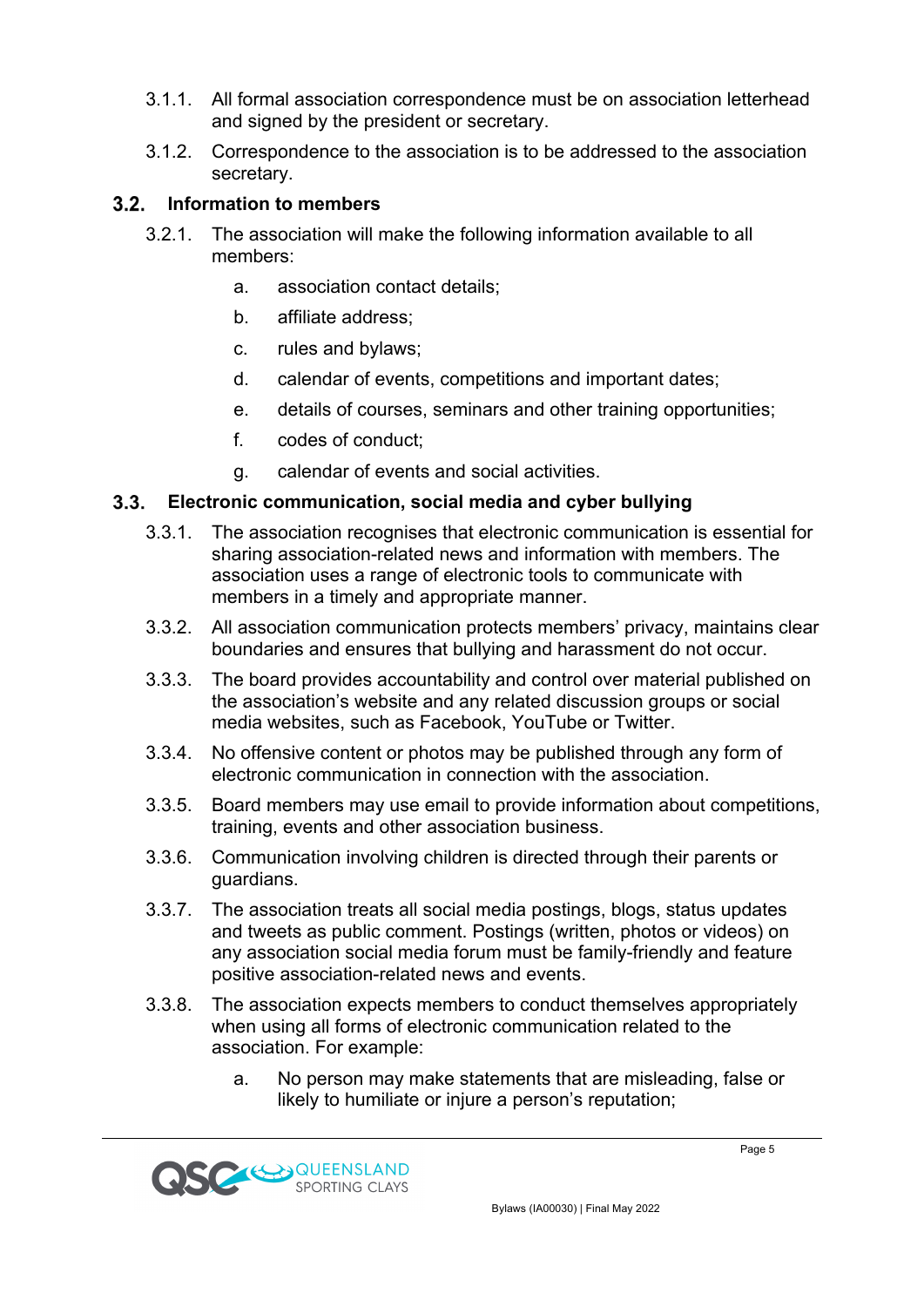- b. No person may make statements that might bring the association into disrepute;
- c. Refrain from liking and commenting on negative social media posts to avoid being implicated;
- d. Abusive, discriminatory, intimidating, bullying or offensive statements will not be tolerated;
- e. All members must respect and maintain the privacy of other members.
- 3.3.9. If a person bound by this bylaw fails to follow these guidelines QSCA has the right to issue this individual or member body with a take-down notice. An individual or member body who is found to not comply with a takedown notice will face disciplinary action.
- 3.3.10. Repeated breaches of this policy could lead to disciplinary action. QSCA also has the right to administer sanctions and take legal action.
- 3.3.11. Individuals who wish to report an alleged breach of this bylaw should follow the complaints procedure outlined in clause 9.6. A formal complaint should include evidence of the alleged breach.

# **4. Governance**

#### **Board**

- 4.1.1. In accordance with the rules of the association, the board must have at least three members and a maximum of five, of whom one holds the position of president, another of whom holds the position of treasurer and any other members that the association members elect at a general meeting.
- 4.1.2. The association's board currently comprises the following positions:
	- a. president;
	- b. vice president;
	- c. secretary;
	- d. treasurer;
	- e. a portfolio board member.
- 4.1.3. The board aims to meet at least four times per year in addition to an annual conference.

#### **Board duties**

- 4.2.1. All board members shall:
	- a. attend board meetings and general meetings of the association, as well as other meetings and events as they are called from time to time;
	- b. attend functions held by the association as required;

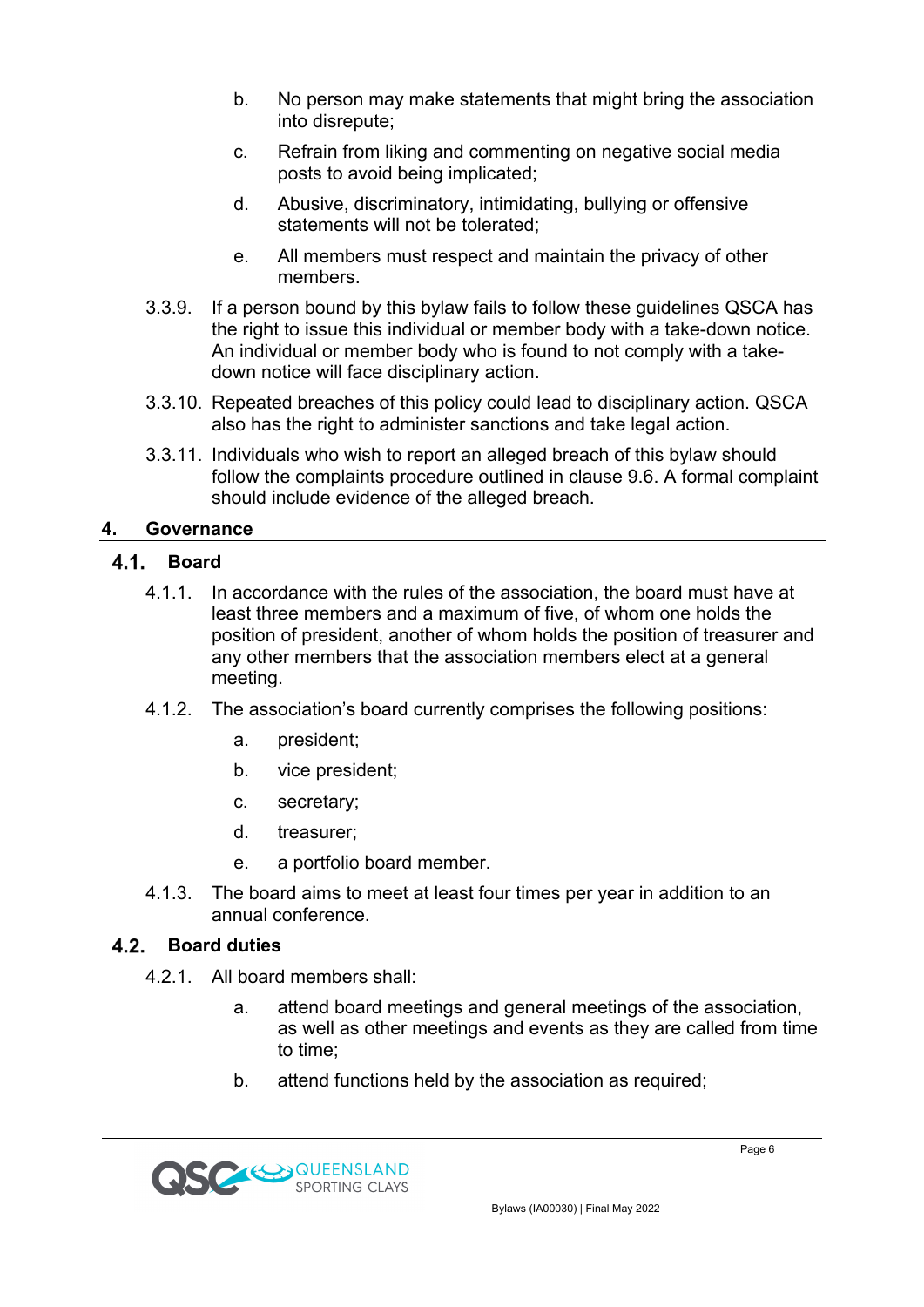- c. have the power to delegate appropriate duties amongst the operational team and other volunteers;
- d. maintain all documents, books, papers, keys, records and goods belonging to the association and pertaining to the office held and deliver them to the association at the completion of their term of office;
- e. sign a confidentiality agreement with the association;
- f. hold a current blue card if dealing with unsupervised children.
- g. maintain a good working knowledge of the association's rules, bylaws, policies and procedures;
- h. perform any such other duties as appropriate and as directed by the board.
- 4.2.2. President:
	- a. ensure the standards of good governance are acquitted in accordance with best practice, relevant legislation and the association's rules and bylaws;
	- b. preside as chairperson at board meetings and general meetings and in doing so ensure that all business is conducted in a proper manner in accordance with the association's rules and bylaws;
	- c. set the direction of the association and oversee the strategic development of the association through the development of plans, policies and procedures to meet the objects of the association;
	- d. ensure board members and other volunteers fulfil their responsibilities as required;
	- e. act as the leading representative for the association at local, regional, state and national levels;
	- f. work with relevant peak bodies on the association's ongoing development;
	- g. report to the board and members of the association as appropriate;
	- h. provide motivation, leadership and enthusiasm to team members;
	- i. delegate tasks to suitable personnel as necessary;
	- j. ensure that planning and budgeting for the future is carried out in accordance with the wishes of members;
	- k. ensure each subcommittee is responsible for its designated portfolio and serve as an ex-officio member on all subcommittees;
	- l. be available to handle disputes;
	- m. prepare a report to be given to the secretary prior to, and to be presented at, the annual general meeting.

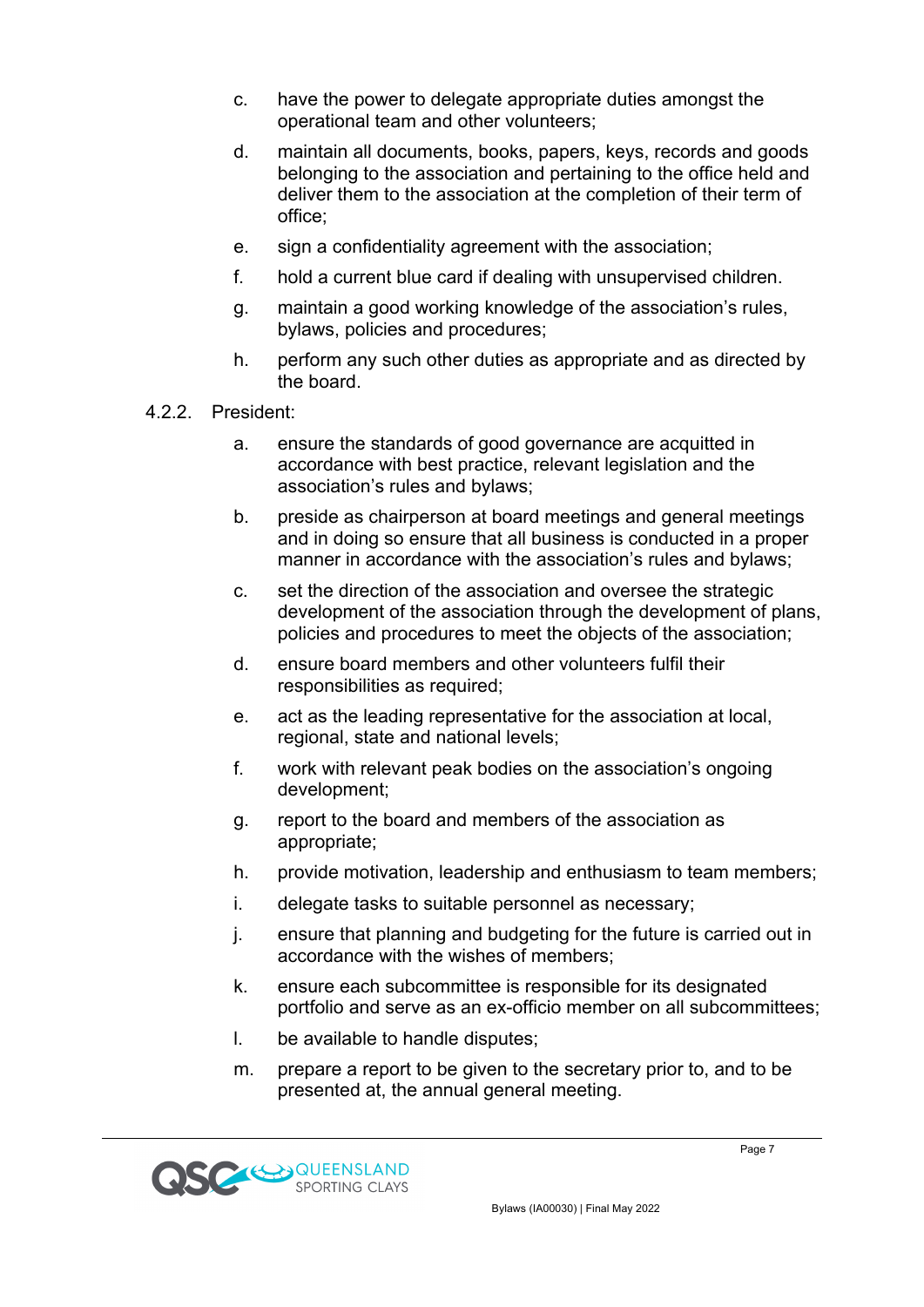#### 4.2.3. Vice president:

- a. provide assistance to the president as necessary;
- b. assume the duties of the president in his/her absence and assist the president in carrying out his/her duties;
- c. act as a representative of the association at local, regional, state and national levels;
- d. act as a facilitator for association activities;
- e. ensure planning for the future is carried out in accordance with the wishes of members and act as a planning coordinator;
- f. be aware of all current and future association activities;
- g. spend some time with each board member to maintain a sound understanding of the running of the association and assist other board members with their duties as required.
- 4.2.4. Secretary:
	- a. issue notices of meetings in accordance with the association's rules, together with an agenda;
	- b. collect and collate reports from office bearers;
	- c. keep accurate minutes during all board and general meetings;
	- d. act as the association's primary point of contact with governing bodies, deal with governing body queries and forward to appropriate association personnel;
	- e. conduct all correspondence of the association as instructed by the board and keep files of such correspondence, records and reports of subcommittees, officers, delegates and officials;
	- f. receive and place before the board all applications for membership;
	- g. maintain an up-to-date register of members;
	- h. ensure that a current copy of the association's rules is available to each new member;
	- i. prepare the annual report for presentation at the annual general meeting in conjunction with the president;
	- j. call for nominations for association positions prior to the annual general meeting;
	- k. provide timely notice to governing bodies, the Queensland Office of Fair Trading and other relevant stakeholders regarding changes to board members and key contacts.
- 4.2.5. Treasurer:

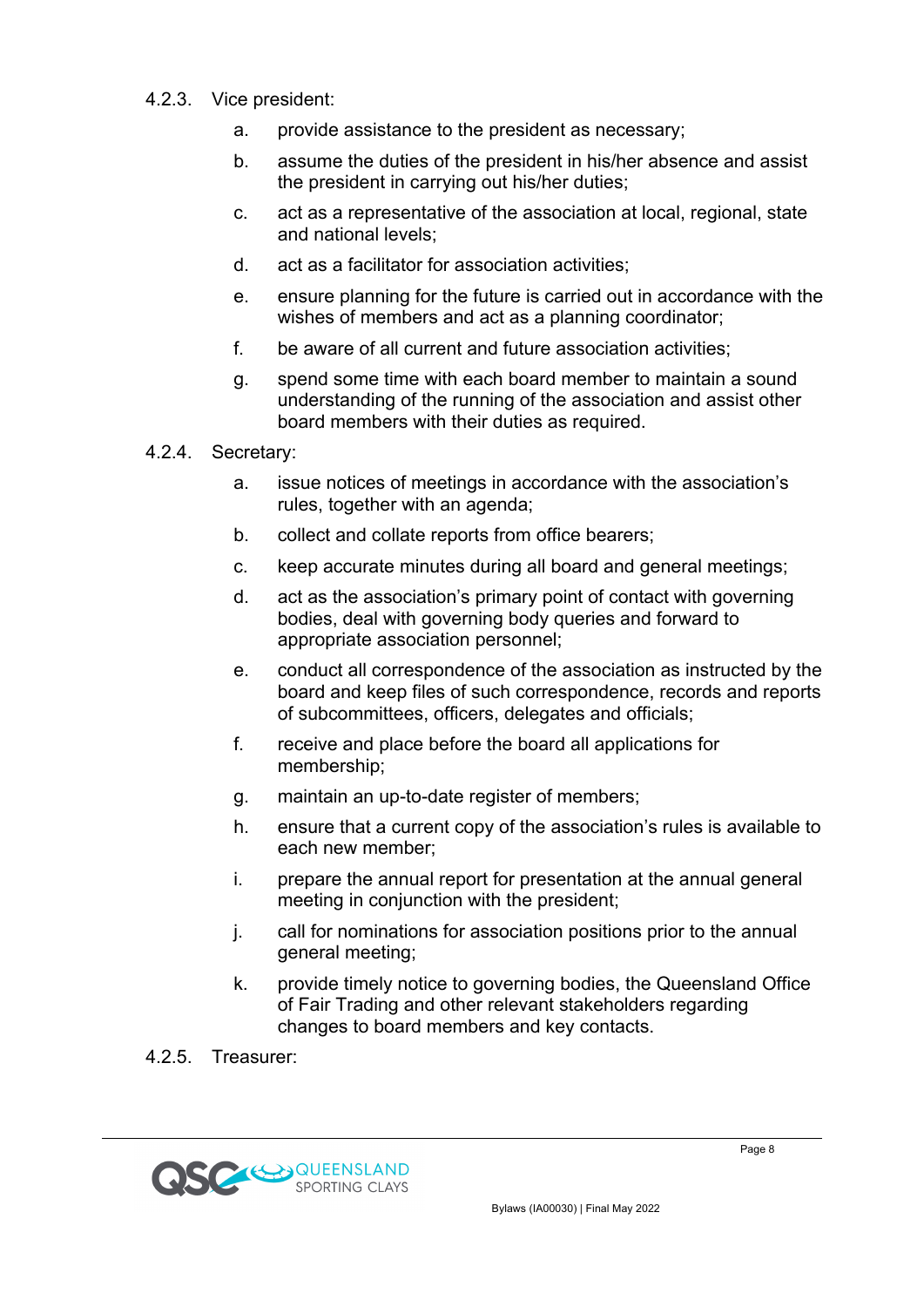- a. keep all books and accounts of the association and prepare a statement of receipts and expenditure, profit and loss report, balance sheet and bank statements for presentation to each board meeting and general meetings;
- b. present accounts paid for ratification and accounts requiring payment for approval to each board meeting;
- c. generate invoices and coordinate the receipt of monies and issuing of receipts;
- d. monitor sponsorship funds;
- e. ensure all cash takings are counted by two people concurrently at the end of each day of activities, and ensure the prompt deposit of cash into the bank;
- f. pay fees due to governing bodies, when authorised by the board;
- g. work with the administration officer to arrange for all disbursement of payments to be paid either by cheque or electronic funds transfer;
- h. act as a signatory on association bank accounts;
- i. following the end date of the association's financial year, close the association's books and prepare a set of financial statements as required by the auditor;
- j. submit the association's financial statements and other relevant records to the auditor with sufficient time prior to the annual general meeting;
- k. present audited financial statements to the annual general meeting, in accordance with the association's rules and the *Associations Incorporation Act 1981.*
- 4.2.6. Portfolio board member:
	- a. work closely with other board members to achieve the objects of the association and to ensure its general wellbeing;
	- b. ensure planning for the future is carried out in accordance with the wishes of members and act as planning coordinators;
	- c. be aware of all current and planned association activities;
	- d. serve as chair of subcommittees as appointed;
	- e. undertake tasks specific to the portfolio as determined by the board; and
	- f. endeavour at all times to ensure the general wellbeing of the association.

#### $4.3.$ **Subcommittees**

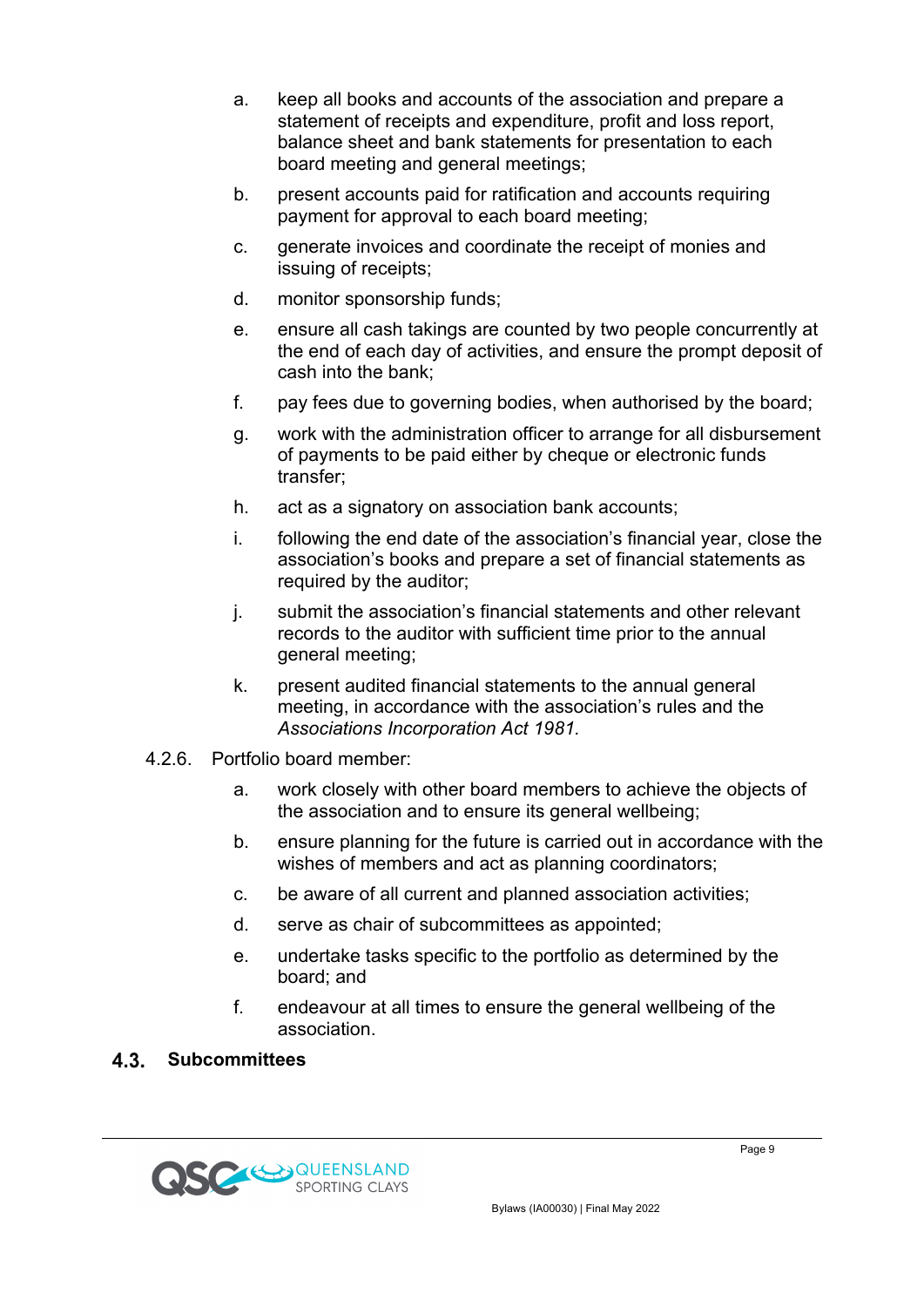- 4.3.1. The board may create and dissolve subcommittees considered appropriate to help with the association's operations.
- 4.3.2. Members are appointed to each subcommittee by the respective subcommittee chair, in consultation with the board.
- 4.3.3. A subcommittee has no decision-making power. A subcommittee is to provide the minutes and recommendations from any subcommittee meeting to the board. Subcommittee recommendations must be ratified by the board.
- 4.3.4. Subcommittees may be requested by the board to provide an annual report.
- 4.3.5. At a subcommittee meeting, more than 50% of the members currently serving on the subcommittee form a quorum.
- 4.3.6. If the chairperson of a subcommittee is not present within ten minutes after the time fixed for a meeting, the members present may choose one of their number to be chairperson of the meeting.
- 4.3.7. If there is no quorum within 30 minutes after the time fixed for a subcommittee meeting:
	- a. the meeting is to be adjourned for at least one day; and
	- b. the members of the subcommittee who are present are to decide the day, time and place of the adjourned meeting.
- 4.3.8. If, at an adjourned meeting mentioned in by-law 4.3.7, there is no quorum within 30 minutes after the time fixed for the meeting, the subcommittee members present form a quorum.
- 4.3.9. A question arising at a subcommittee meeting is to be decided by a majority vote of the members present at the meeting and, if the votes are equal, the question is resolved so as to maintain the status quo.

#### **5. Meeting procedures**

- 5.1.1. Standing orders:
	- a. these standing orders shall be applicable to all general meetings and board meetings and, as far as appropriate, to meetings of subcommittees, and shall be construed subject to the rules of the association;
	- b. meetings shall, subject to the presence of a quorum, start at the time set out on the notice, and shall, subject to the discretion of the meeting, continue until all business on the agenda is disposed of;
	- c. in the event that a meeting lapses, all business on the agenda of the lapsed meeting shall be included on the agenda of the next meeting and shall take precedence over new business;

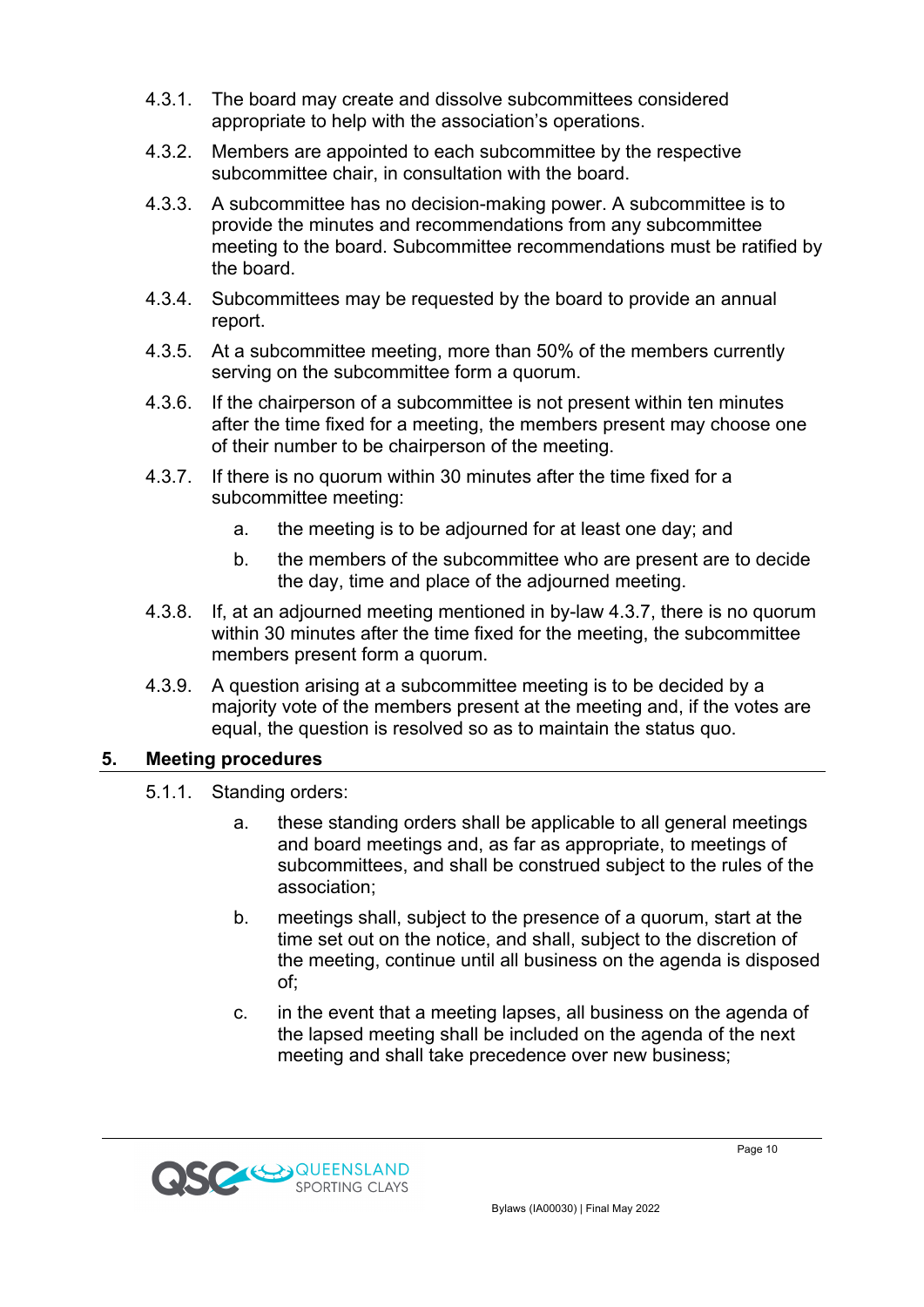- d. any member desiring to speak at general meetings or in the Committee of the Whole shall raise his or her hand and when called upon by the chair shall address the chair. If two or more members rise simultaneously, the chair shall call upon the member who first caught the eye of the chair;
- e. when the chair rises to speak any member standing shall sit down;
- f. except in committee, no member other than the proposer of a motion or an amendment shall speak to it until it has been seconded. A motion or amendment lapsing for want of a seconder shall not be recorded in the minutes;
- g. a motion or amendment before the chair shall not be withdrawn except by its mover and by leave of the meeting. No motion shall be withdrawn while any amendment is under discussion or after any amendment has been adopted;
- h. if required to do so by the chair, the proposer of any motion or amendment shall submit it in writing;
- i. subject to leave of the meeting, the mover may reword a motion or amendment before the chair;
- j. except in committee, no member shall speak more than once to any question, except that the mover of a motion (but not of an amendment) shall have a right of reply, which reply shall close the debate. An amendment shall constitute a separate question from the original motion and from any other amendment;
- k. a member moving a motion or amendment shall be deemed to have spoken to it. A member seconding a motion or amendment without speaking to it may reserve the right to speak to it subsequently;
- l. when an amendment is before the chair, discussion shall be confined to that amendment. No further amendment shall be proposed until the amendment before the chair has been disposed of;
- m. the chair shall, as far as practical, call on speakers for and against a motion or amendment alternatively, subject to the right of the seconder to speak immediately after the mover. If two consecutive speakers have both argued for or against a motion or an amendment, and there is no member wishing to argue the opposite view, or, in the case of a motion, to move an amendment, the motion or the amendment shall, subject, in the case of a motion, to the mover's right of reply, be put without further debate;
- n. any member may raise a point of order, which shall take precedence over all other business, and which shall be open to

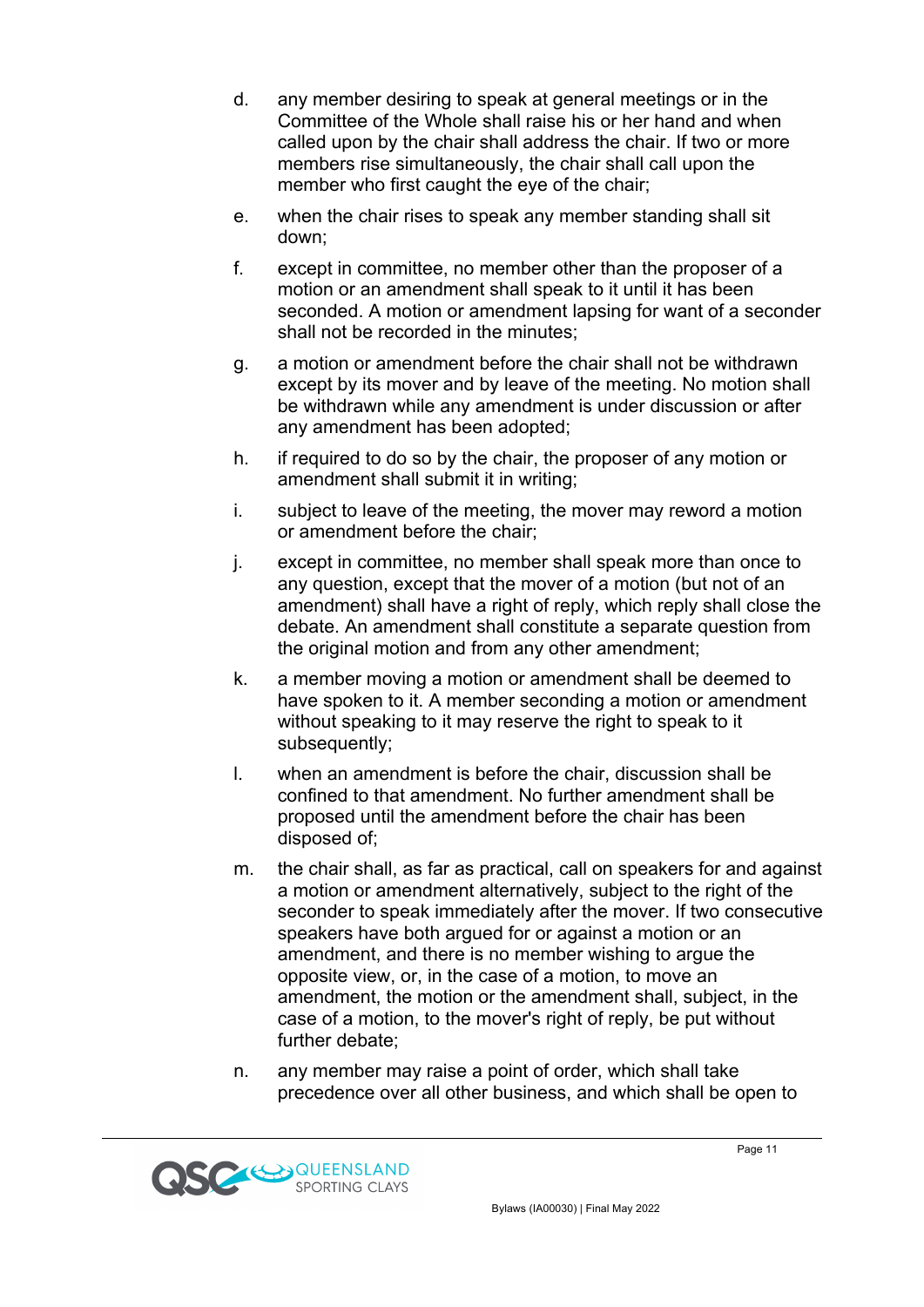discussion. The point must be raised at the time the alleged irregularity occurred. An explanation or contradiction shall not constitute a point of order;

- o. any member disagreeing with the chair's ruling on a point of order may move dissent. The chair shall then vacate the chair and such motion shall be put forthwith without debate;
- p. subject to the provisions of the rules and bylaws of the association, on an equality of voting, the chair shall declare the question resolved so as to maintain the status quo;
- q. a member who has not already participated in the debate may at any time, whether another speaker has the floor or not, move, "That the question be now put", which motion, if accepted by the chair, shall be put without amendment or debate. The chair shall have absolute discretion to accept or refuse the motion. The chair may also without returning a motion put the question if the chair feels that adequate discussion has taken place. In either case the mover of a motion shall retain the right of reply. If an amendment is before the chair, the closure motion shall be deemed to close the debate on the amendment only;
- r. a member may at any time move, "That the speaker be no longer heard" or, "That the speaker be heard for a further limited period only". Such motions shall be put without amendment or debate. No other motion, except the closure motion or a motion dealing with the speaker's time, shall be moved while a speaker has the floor;
- s. during the discussion of a motion (but not of an amendment), a member who has not already participated in the debate on the motion may move: "That the question be not now put." This motion shall be open to debate, and shall be debated together with the original motion. If carried, the original motion shall not be dealt with further. If lost, the original motion shall be put forthwith, subject to the mover's right of reply. The motion may be foreshadowed while an amendment is before the chair, but in no case shall it be put until all amendments have been disposed of;
- t. a member may move: "That the debate [or meeting] be now adjourned." Discussion shall be in order, but only amendments as to time and/or place shall be permitted. The motion shall take precedence over other business before the chair except points of order and personal explanations;
- u. a general meeting may at any time during the discussion of a motion or an amendment resolve itself into a Committee of the Whole;
- v. standing orders (5.1.1) may be suspended by a majority of those present. A motion to this effect shall be open to debate;

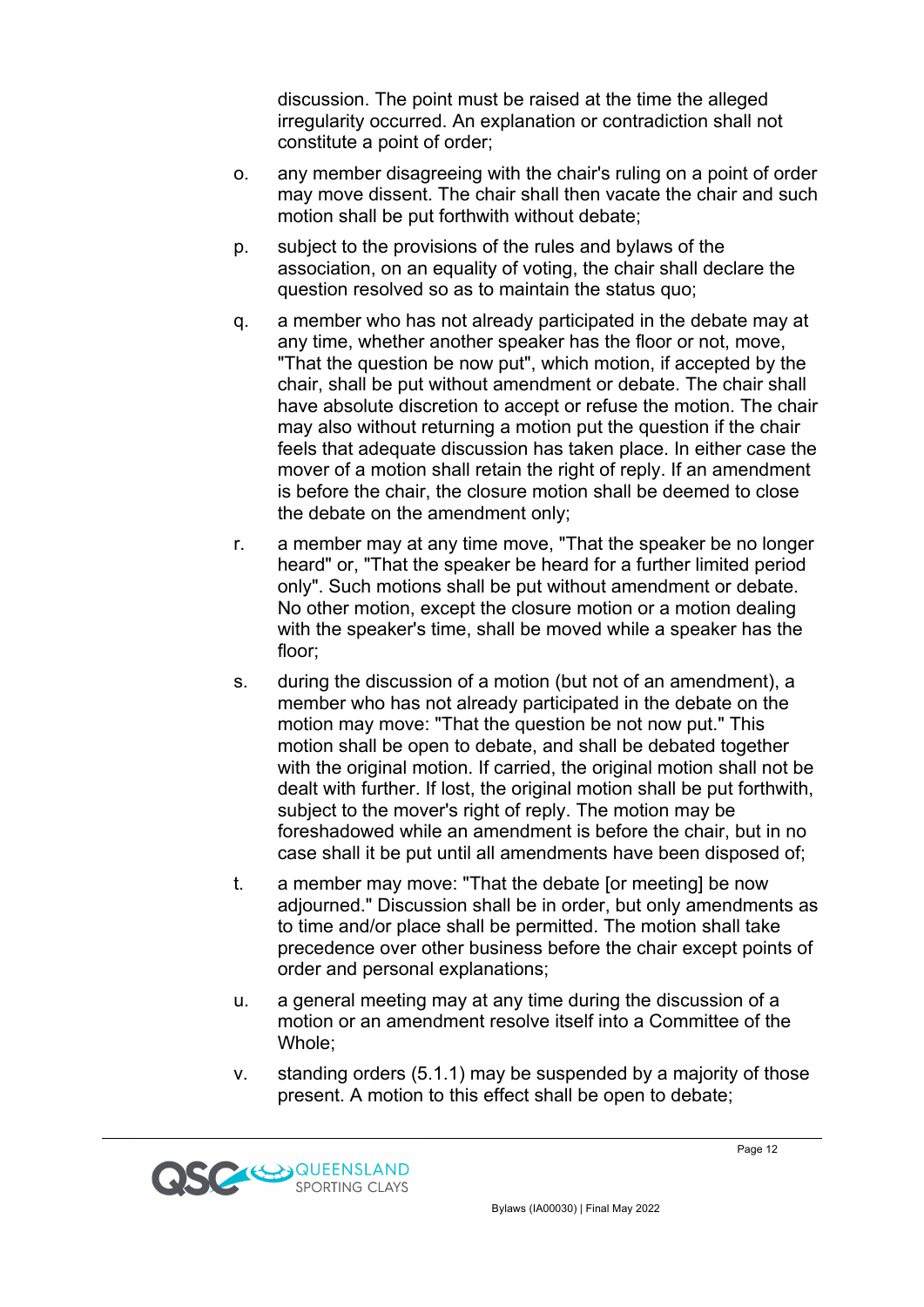- w. no member shall reflect on the vote of a meeting, except on a motion for the rescission of any resolution previously adopted. No member shall reflect on a clause in the association's rules or a standing order, except on a motion (of which due notice was given) to amend or repeal such rule or order;
- x. notwithstanding anything hereinbefore contained, any decision made by a validly constituted meeting shall not be void by reason only of a departure from these standing orders which was not detected until after the decision had been made;
- y. any matters not dealt with in the above standing orders shall be governed by the customary procedure at meetings.

### **6. Finance**

#### **Fees**

- 6.1.1. As per rule 3.2. in the association's rules, the board shall be responsible for setting the membership fees for member bodies.
- 6.1.2. Fees shall be set in accordance with the association's annual budget and calculated to cover the association's operational costs and to maintain ongoing financial viability.
- 6.1.3. Fees are payable when, and in the way, the board decides.

#### **Reimbursements**

- 6.2.1. Board members shall be entitled to claim reimbursement for out-of-pocket expenses incurred whilst acting in an official capacity on behalf of the association, with the exception of travel or fuel costs. Receipts must be supplied within one month of incurring expenses.
- 6.2.2. Reimbursement for travel or fuel costs for official duties may be determined by the board on a case-by-case basis.

#### **Fundraising**

- 6.3.1. The board shall determine association fundraising activities from time to time.
- 6.3.2. Individual teams or subcommittees must seek approval from the board for any individual fundraising activities. Information as to how the activity will be organised, including risk management and safety measures must be provided to the board before approval can be given.

#### **7. Membership**

#### $7.1.$ **Membership renewal**

7.1.1. Membership is current until renewal by the member body is due (date set by SCA). Other than life members, member bodies who do not re-apply

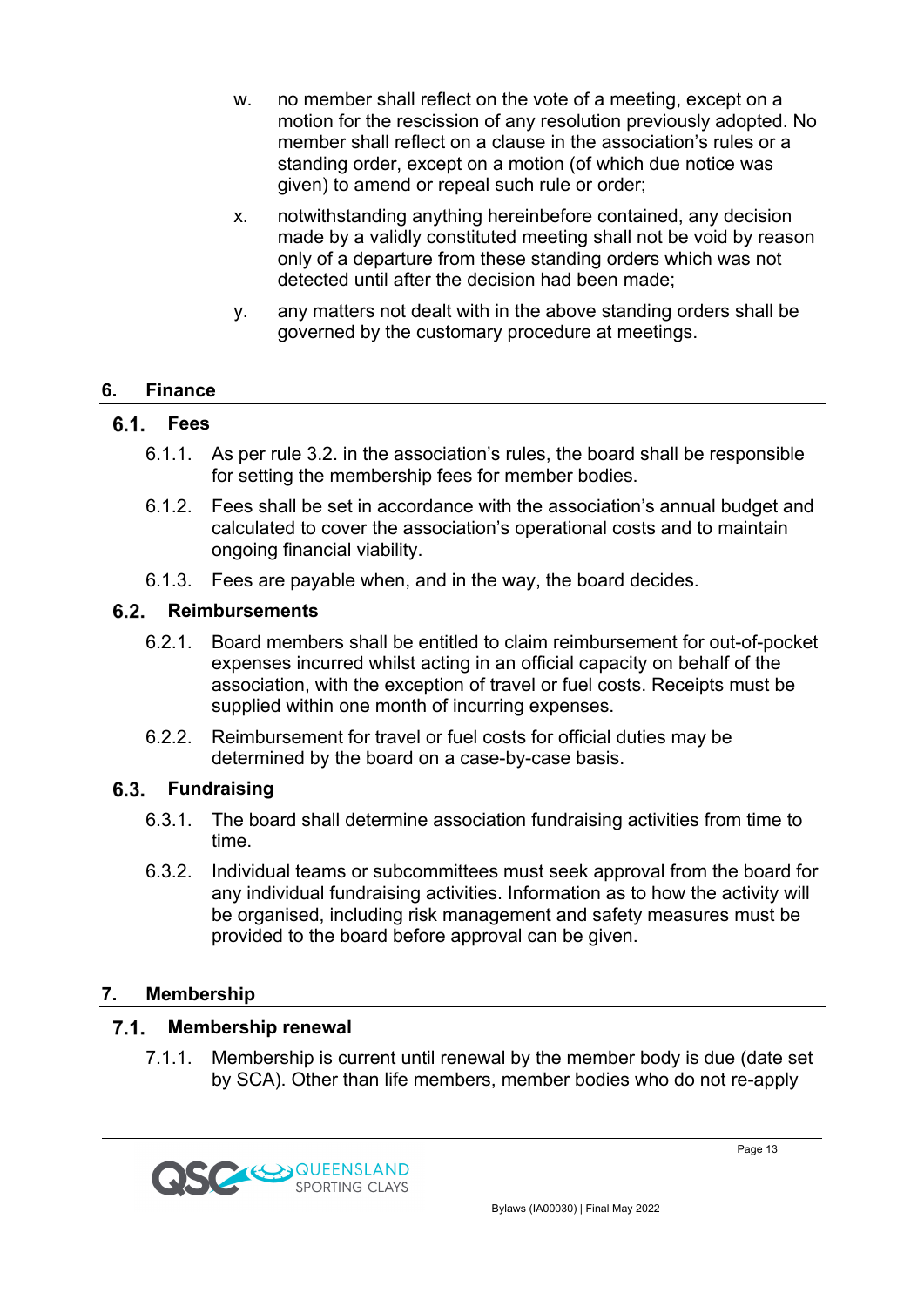for membership and pay the prescribed fee when due are considered to have resigned.

#### **Life membership**

- 7.2.1. In accordance with the rules of the association, life members must be elected by the passing of a special resolution at a general meeting.
- 7.2.2. The membership fees of QSCA life members are paid annually to SCA by QSCA.

#### **8. Member bodies**

#### $8.1.$ **Eligibility requirements**

- 8.1.1. All member bodies must:
	- a. be a current member of Queensland Sporting Clays Association Inc and adhere its objects, the constitution and these bylaws;
	- b. abide by all decisions of the board and have association delegates present at all general meetings and conferences of the association;
	- c. abide by their own periodically modernised constitutions;
	- d. establish and maintain standing orders/range rules to an appropriate standard;
	- e. provide sufficient facilities if hosting QSCA qualifying shoots or state titles as detailed in the latest revision of the Guidelines for Hosting a Queensland Sporting Clays Selection Series;
	- f. comply with relevant SCA and FITASC competition rules;
	- g. actively engage with QSCA by communicating and consulting with the organisation;
	- h. provide suitable professional development opportunities for staff and volunteers;
	- i. meet suitable risk management requirements, as determined by the board;
	- j. comply with required licensing, permits and regulations legislated by Weapons Act 1990 and Weapons Regulation 2016 amongst other relevant legislation;
	- k. comply with the Land, Explosives and Other Legislation Amendment Act 2019 which is making changes to the Explosives Act 1999 and Explosives Regulation 2017
	- l. ensure firearm safety principles are followed
	- m. meet relevant Workplace Health and Safety Guidelines with the Work Health and Safety Act and Regulations 2011 relevant to both employees, volunteers and visitors.

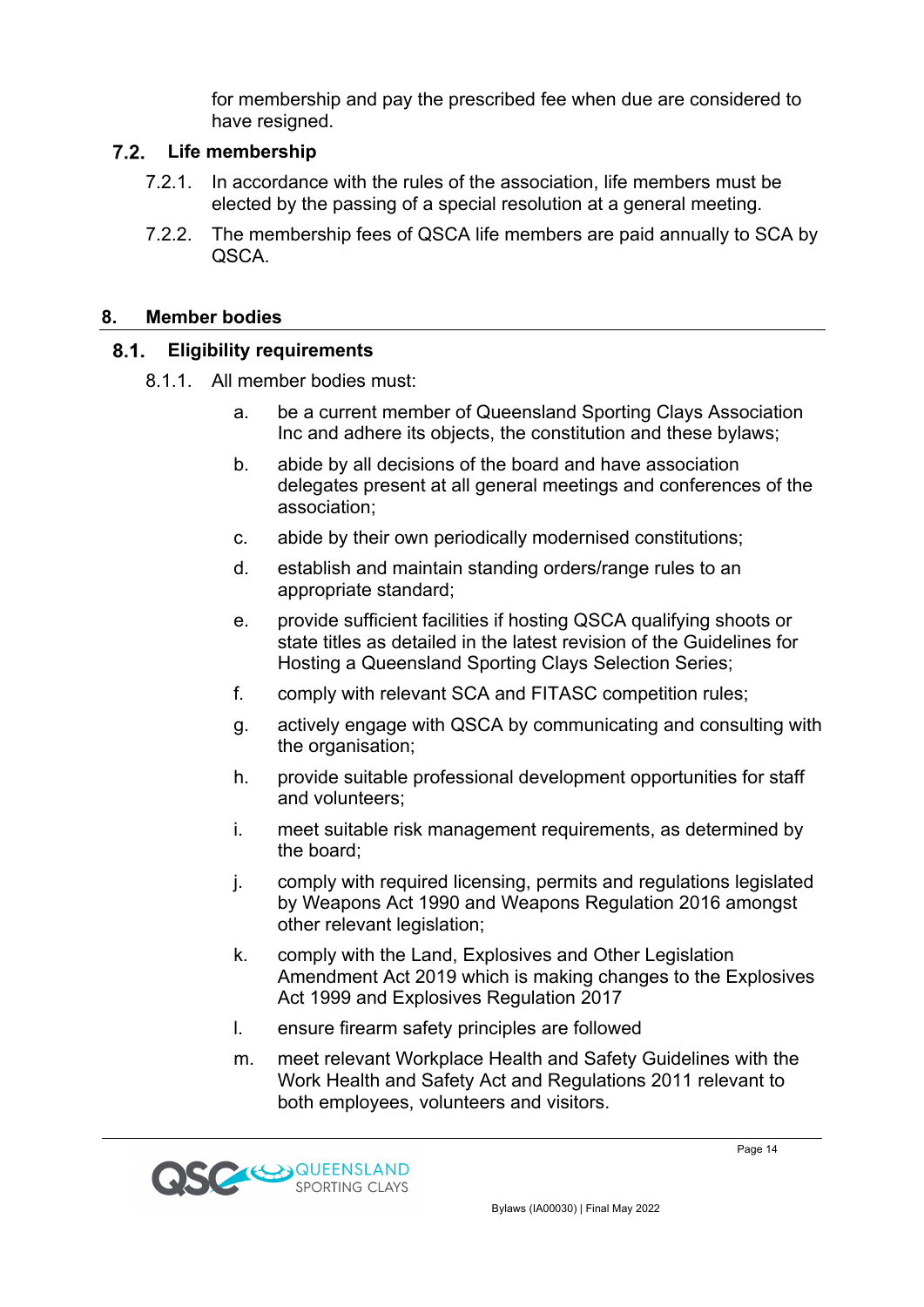n. Abide by all other relevant legislation and regulatory requirements not outlined above.

#### $8.2.$ **Reporting and administration**

- 8.2.1. All member bodies must:
	- a. provide to QSCA, a copy of the minutes of their Annual General Meeting, including audited financials as soon as practicable after the meeting is held;
	- b. maintain a current register of branch contact details, and contact details of board members. These details must be reported to QSCA after the AGM as soon as practicable. If these details change throughout the year – QSCA is to be notified as soon as practicable
	- c. establish appropriate document control practices, to ensure record are securely maintained

### **Financial obligations**

- 8.3.1. All member bodies shall:
	- a. establish and maintain operational budgets;
	- b. maintain audited financials on an annual basis;
	- c. report significant financial non-conformances to QSCA as soon as practicable;
	- d. establish and maintain suitable asset registers; and
	- e. maintain appropriate levels of insurance, consulting with insurance brokers as required.

#### **9. Member protection**

#### $9.1.$ **Member protection policies**

- 9.1.1. The association applies member protection through a combination of these bylaws for:
	- a. child protection;
	- b. anti-harassment, discrimination and bullying;
	- c. inclusive practices;
	- d. electronic communication, social media and cyber bullying complaint handling; and
	- e. disciplinary procedures.
- 9.1.2. This policy applies to:
	- a. persons appointed or elected to the QSCA board and subcommittee members;

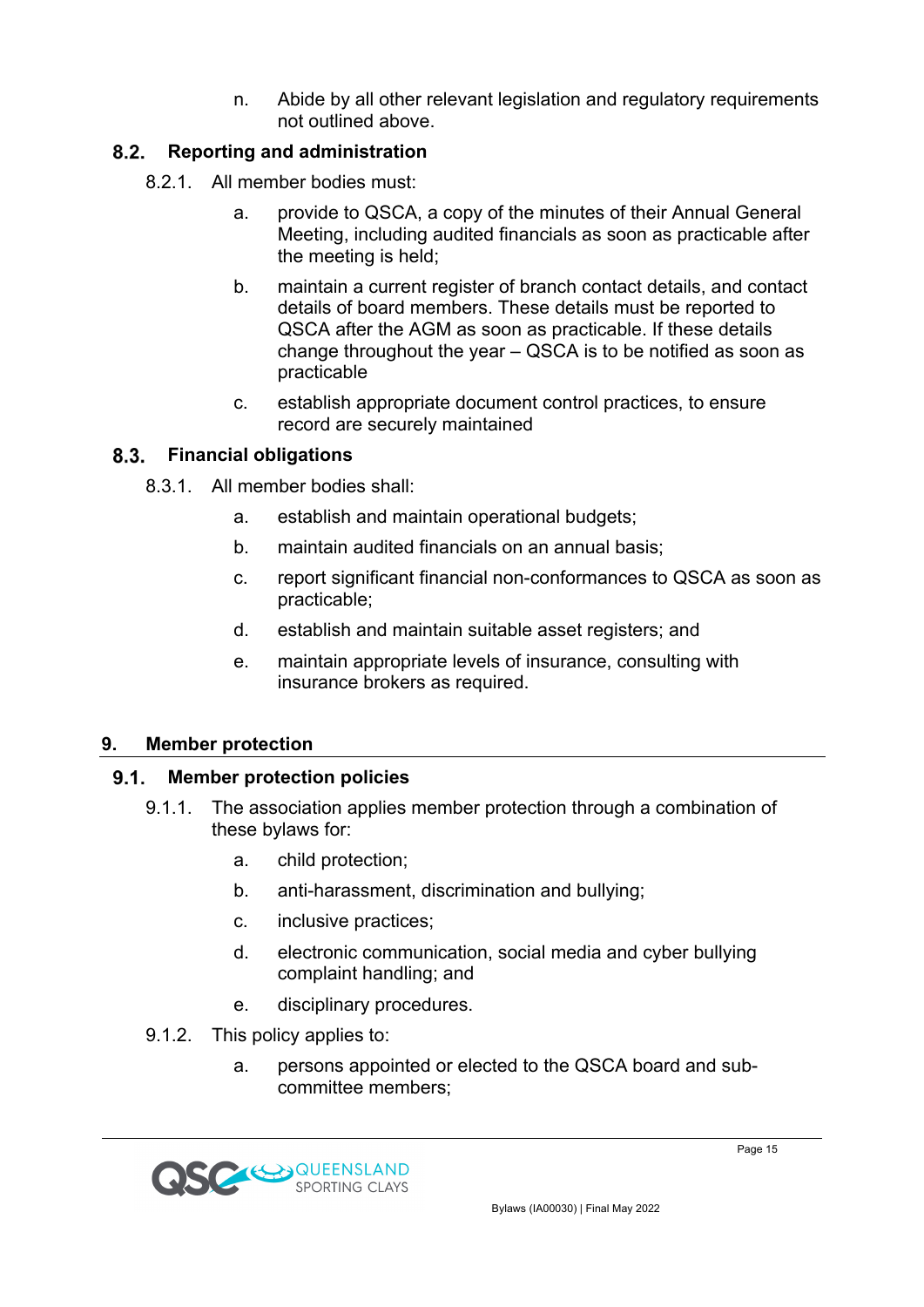- b. employees and volunteers of QSCA;
- c. individual member of a member body (affiliated clubs);
- d. coaches and assistant coaches;
- e. QSCA managed team members;
- f. officials and referees;
- g. life members; and
- h. member bodies (affiliated clubs and associated organisations).
- 9.1.3. This policy will continue to apply to a person even after he or she has stopped their association or employment with QSCA.
- 9.1.4. Individuals are expected to:
	- a. make themselves aware of the contents of this policy;
	- b. comply with all relevant provisions of the policy, including any codes of conduct and the steps for making a complaint or reporting possible child abuse set out in this policy;
	- c. consent to the screening requirements set out in this policy, and any state/territory Working with Children Checks if the person holds or applies for a role that involves regular unsupervised contact with a child or young person under the age of 18 or where otherwise required by law;
	- d. place the safety and welfare of children above other considerations;
	- e. be accountable for their behaviour; and
	- f. comply with any decisions and/or disciplinary measures imposed under this policy.
- 9.1.5. Member bodies are expected to:
	- a. adopt, implement and comply with this policy;
	- b. ensure that this policy is enforceable;
	- c. publish, distribute and promote this policy and the consequences of any breaches of the policy;
	- d. promote and model appropriate standards of behaviour at all times;
	- e. deal with any complaints made under this policy in an appropriate manner;
	- f. deal with any breaches of this policy in an appropriate manner;
	- g. recognise and enforce any penalty imposed under this policy;
	- h. ensure that a copy of this policy is available or accessible to all people and organisations to whom this policy applies;

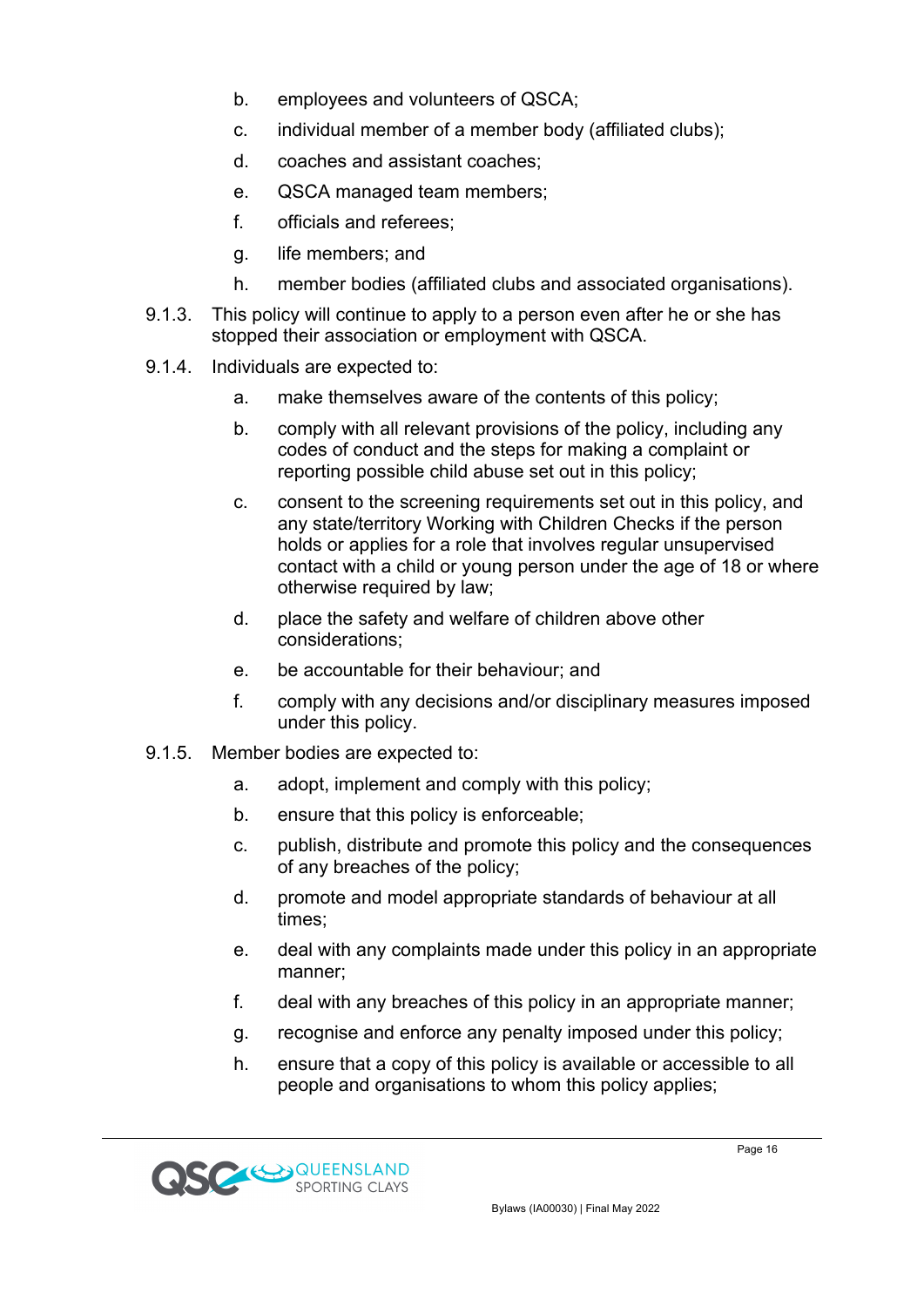- i. use appropriately trained people to receive and manage complaints and allegations of inappropriate behaviour (e.g. Member Protection Information Officers);
- j. monitor and review this policy at least annually.

#### $9.2.$ **Codes of Conduct**

- 9.2.1. QSCA aims to develop the sport of sporting clays throughout Queensland for the safety and enjoyment of its participating members providing a sport and work environment free of harassment and discrimination.
- 9.2.2. QSCA aims to ensure the core values, good reputation and positive behaviours and attitudes of QSCA are maintained. QSCA believes that anyone who works for it, and everyone with whom it deals, has the right to be treated with respect and dignity. QSCA will not tolerate any type of behaviour, which will bring the sport of shooting into disrepute, and this policy is an essential part of QSCA's proactive and preventative approach to tackling inappropriate behaviour.
- 9.2.3. QSCA will take all complaints seriously, and will ensure they are dealt with promptly, sensitively and with confidentiality.
- 9.2.4. All participants must behave in accordance with the SCA Code of Conduct.

### **Child protection**

- 9.3.1. The QSCA is committed to the safety and wellbeing of all children and young people accessing our service, supports the rights of the child and will act without hesitation to ensure a child safe environment is maintained at all times.
- 9.3.2. QSCA also support the rights and wellbeing of our staff and volunteers and encourage their active participation in building and maintaining a secure environment for all participants. QSCA acknowledges that our staff, members and volunteers provide a valuable contribution to the positive experiences of children involved in our sport.
- 9.3.3. A risk management strategy, which includes a review of existing child protection practices, will determine how child-safe and child-friendly the organisation is and what additional strategies are required to minimise and prevent risk of harm to children because of the action of an employee, volunteer or another person.
- 9.3.4. Member bodies are also expected to implement child safety risk management strategies.
- 9.3.5. SCA Code of Conduct sets out professional boundaries, ethical behaviour and unacceptable behaviour.
- 9.3.6. Al reasonable steps will be taken to ensure that it engages the most suitable and appropriate people to work with children (in prescribed positions).

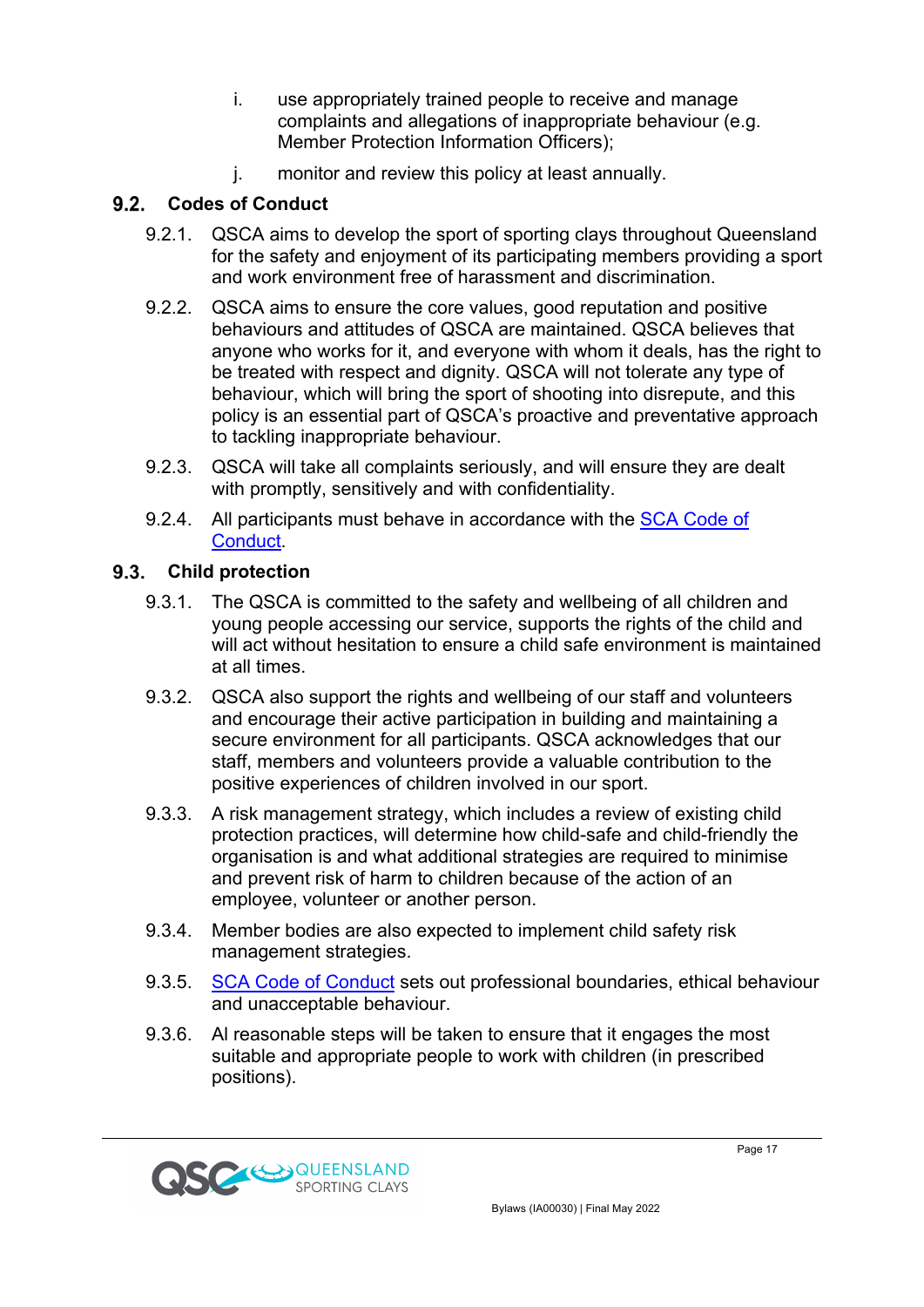- 9.3.7. Volunteers and employees who work with children or their records have ongoing supervision, support and training such that their performance is developed and enhanced to promote the establishment and maintenance of a child-safe environment.
- 9.3.8. The involvement and participation of children and young people will be promoted in developing and maintaining child-safe environments.
- 9.3.9. Volunteers and employees will be made aware of their responsibilities under respective state laws if they have suspicion on reasonable grounds that a child has been or is being abused or neglected.
- 9.3.10. In addition to any legal obligation, if any person feels another person or organisation bound by this bylaw is acting inappropriately towards a child or is breaching the SCA Code of Conduct they may make a complaint (see clause 9.6).
- 9.3.11. Members under the age of 17 must be supervised at all times by a responsible adult. A level of supervision adequate and relative to the members' age, maturity, capabilities, level of experience, nature of activity and nature of venue will be provided. If a member finds a member under the age of 17 is unsupervised, they should assume responsibility for the member's safety until the parent/guardian or supervisor can be found.
- 9.3.12. Parents/guardians are responsible for transporting their children to and from association activities. Where arrangements are made for the transportation of children (e.g. for away or over night trips), a risk assessment will be conducted that includes ensuring vehicles are adequately insured, the driver has a current and appropriate licence for the vehicle being used and appropriate safety measures are available (e.g. fitted working seatbelts).
- 9.3.13. Images of children can be used inappropriately or illegally. Wherever possible, members must obtain permission from a child's parent/guardian before taking an image of a child that is not their own and ensure that the parent knows the way the image will be used.
- 9.3.14. The privacy of others is to be respected and the use of camera phones, videos and cameras inside changing areas, showers and toilets is disallowed.
- 9.3.15. If the association uses an image of a child it will avoid naming or identifying the child or it will, wherever possible, avoid using both the first name and surname. Personal information such as residential address, email address or telephone numbers will not be displayed without gaining consent from the parent/guardian. Information about hobbies, likes/dislikes, school, etc. will not be displayed as this information can be used as grooming tools by paedophiles or other persons.
- 9.3.16. Only appropriate images of a child will be used, relevant to the sport and with children suitably clothed in a manner that promotes the sport. displays its successes, etc.

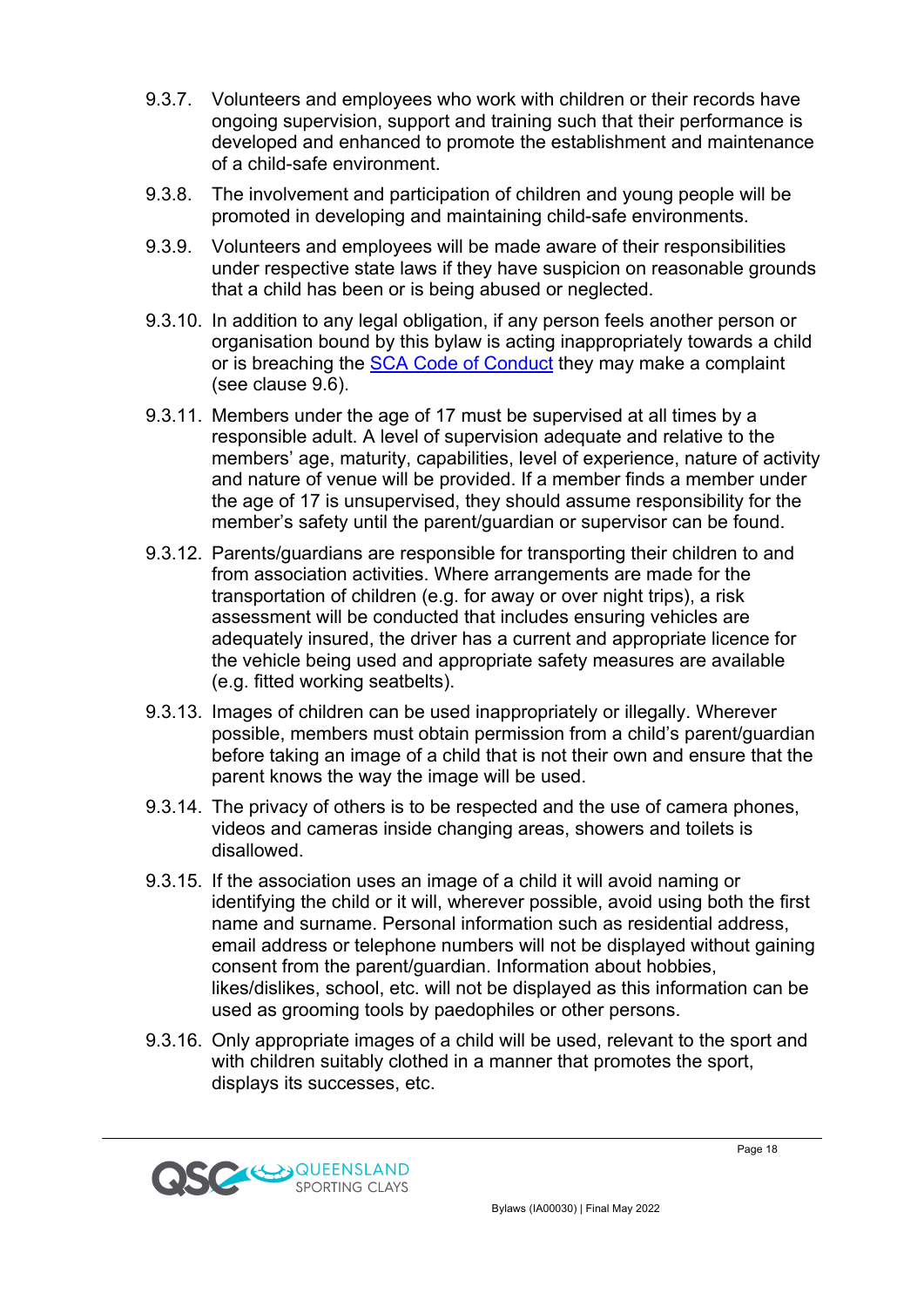## **Anti-harassment, discrimination and bullying**

- 9.4.1. QSCA opposes all forms of harassment, discrimination and bullying. This includes:
	- a. treating or proposing to treat someone less favourably because of a particular characteristic;
	- b. imposing or intending to impose an unreasonable requirement, condition or practice which has an unequal or disproportionate effect on people with a particular characteristic;
	- c. or any behaviour that is offensive, abusive, belittling, intimidating or threatening – whether this is face-to-face, indirectly or via communication technologies such as mobile phone and computers.
- 9.4.2. Some forms of harassment, discrimination and bullying are against the law and are based on particular characteristics such as age, disability, gender, sexual orientation, pregnancy, political or religious beliefs, race, and marital status.
- 9.4.3. QSCA takes all claims of harassment, discrimination, bullying and cyber bullying seriously and encourages anyone who believes they have been harassed, discriminated against or bullied to raise the issue with the association.

#### **Inclusive practices**

- 9.5.1. Our association is welcoming and we will seek to include members from all areas of our community.
- 9.5.2. Where possible we will include people with a disability in our teams and clubs and make reasonable adaptations (e.g. modifications to equipment and rules) to enable participation. We recommend people with a disability or medical condition to consult with their medical advisers, to ensure that they make informed decisions about participation.
- 9.5.3. We will support and respect people from diverse cultures and religions to participate in our association and where possible will accommodate requests for flexibility (e.g. modifications to uniforms).
- 9.5.4. All people, regardless of their sexuality, are welcome within our sport. We strive to provide a safe environment for participation and will take action over any homophobic behaviour.
- 9.5.5. Pregnant women should be aware that their own health and wellbeing, and that of their unborn children, should be of utmost importance in their decision making about the way they participate in our sport. We recommend pregnant women to consult with their medical advisers, make themselves aware of the facts about pregnancy in sport, and ensure that they make informed decisions about participation.

#### $9.6.$ **Complaint handling**

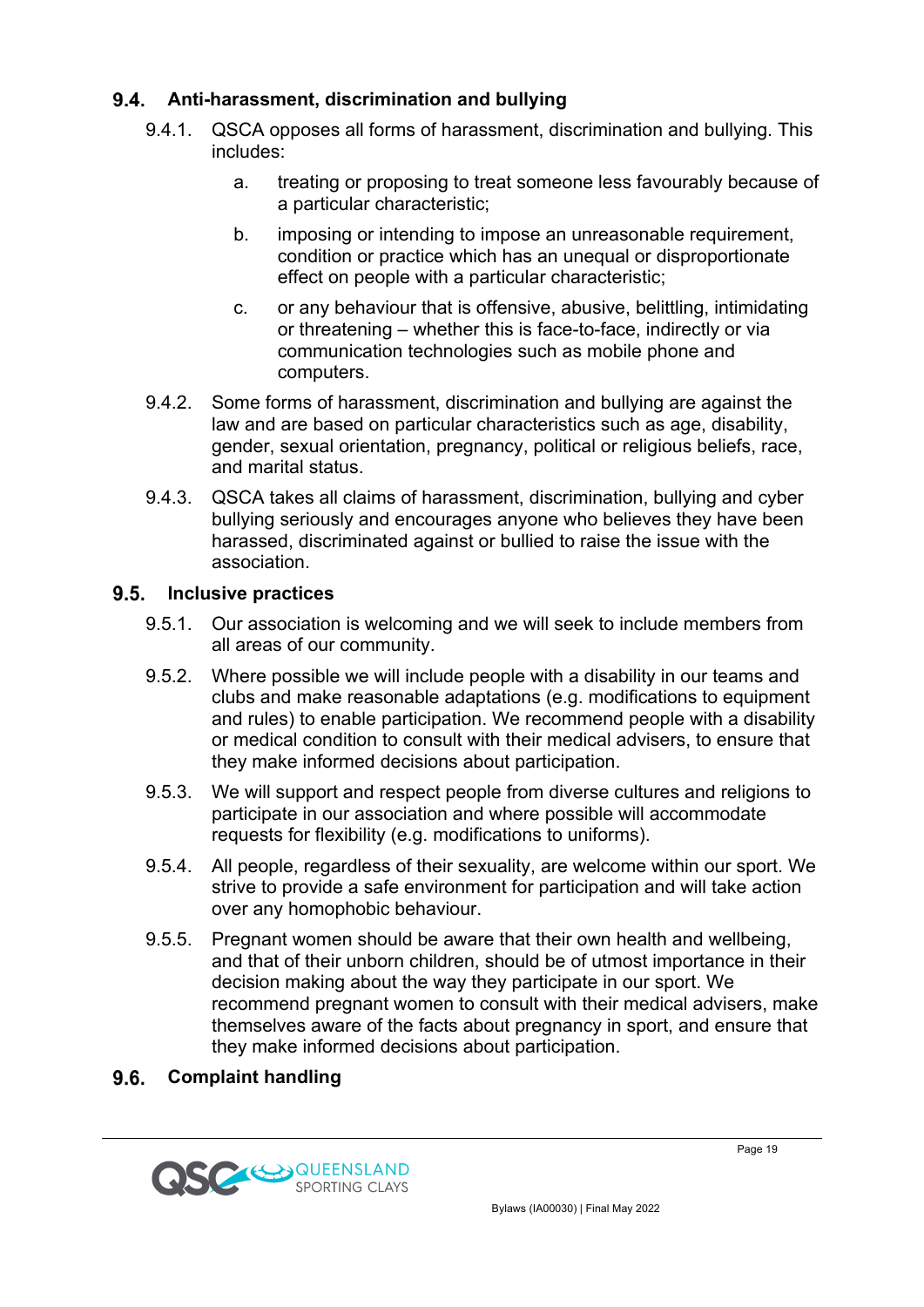- 9.6.1. QSCA is committed to supporting people associated with our sport to make and resolve any complaints they may have in a fair, timely and effective way.
- 9.6.2. The association will endeavour to deal with complaints on a confidential basis.
- 9.6.3. QSCA will provide informal and formal procedures to deal with complaints. Individuals and member bodies can also make complaints to external organisations under anti-discrimination, child protection and other relevant laws.
- 9.6.4. Informal complaint handling approaches include:
	- a. Step 1: Talk with the other person (if safe, reasonable and appropriate)
		- i If you feel confident and comfortable to do so, you can approach the other person to discuss the issues and try and resolve the problem directly.
	- b. Step 2: Inform your club's management committee
		- If the complaint involves people operating at club level, then in the first instance talk to one of your club executives, if:
			- step 1 (above) is not appropriate;
			- you are not sure how to handle the problem by yourself;
			- you want to talk confidentially with someone and find out what options are available to address your concern, or;
			- the concern continues after you approached the other person.
		- $ii$  It is the responsibility of the club to ensure that:
			- they identify, prevent and address potential problems before they become formal grievances;
			- they are aware of and are committed to the principles of communicating and information sharing with their members and volunteers;
			- all decisions relating to organisational practices are made with consideration given for the individual as well as the organisation in general;
			- any grievance is handled in the most appropriate manner at the earliest opportunity;
			- all members and volunteers are treated fairly and without fear of intimidation.
	- c. Step 3: Inform the QSCA board

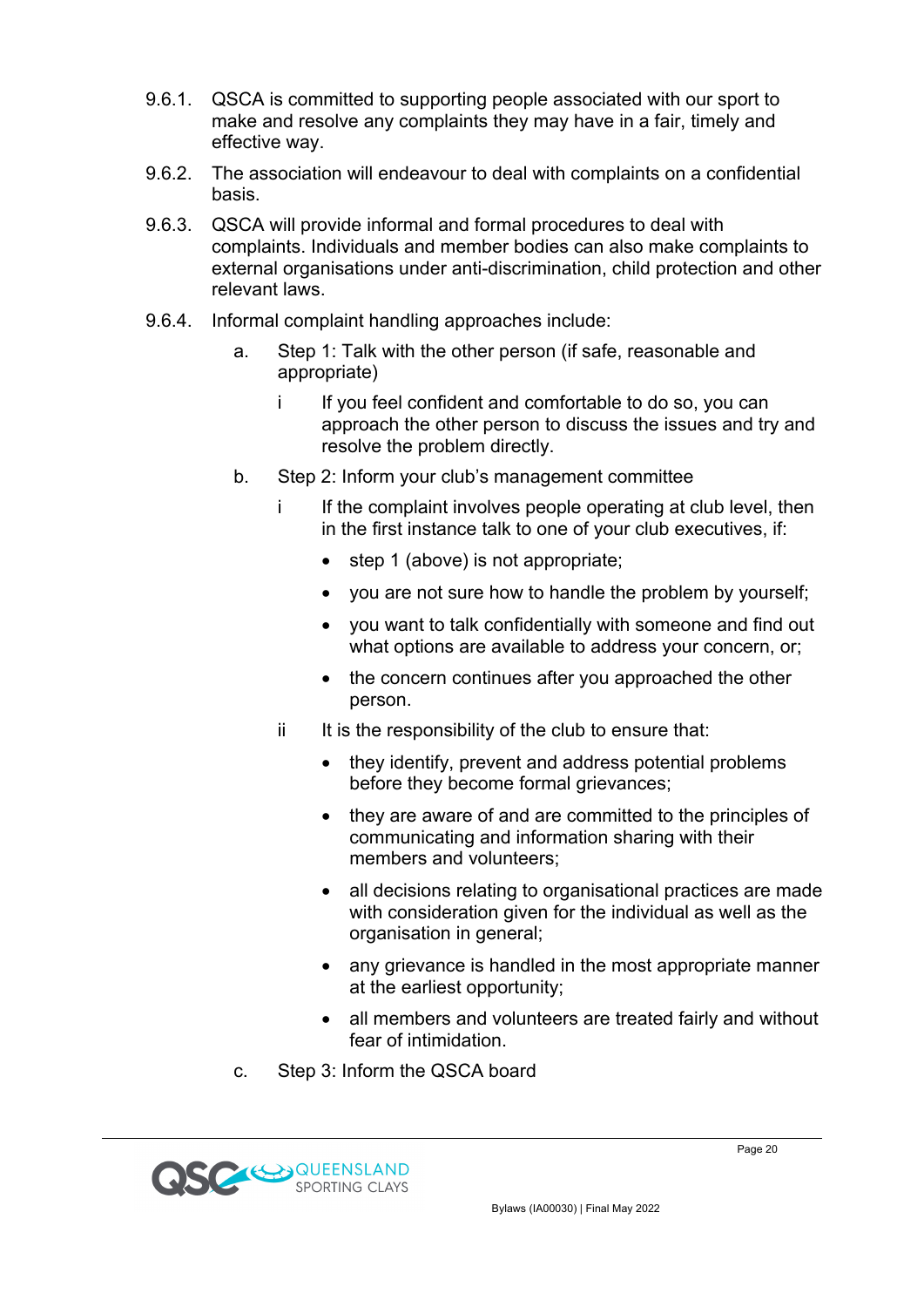- i We encourage you to talk with one of QSCA board members if:
	- step 2 (above) is not appropriate;
	- the concern continues after you approached the club.
- ii QSCA will:
	- ask how you would like your concern to be resolved and if you need support;
	- seek to provide different options for you to address your concern;
	- act as a support person, if you wish;
	- refer you to an appropriate person (e.g. a mediator) to help you address your concern, if appropriate;
	- inform the relevant government authorities and/or police, if required by law to do so;
	- where possible and appropriate, maintain confidentiality.
- d. Step 4: Decide how to address your concern
	- i After talking with QSCA, you may decide:
		- there is no problem;
		- the problem is minor and you do not wish to take the matter forward;
		- to try and resolve the problem yourself, with or without a support person;
		- to resolve the problem with the help of someone impartial, such as a mediator; or
		- to forward the complaint to the national body, Sporting Clays Australia;
		- to resolve the matter through a formal process.
- 9.6.5. Formal approaches complaint handling approaches then include:
	- a. Step 5: Making a formal complaint
		- i If it is not possible or appropriate to resolve your complaint through an informal process, you may:
			- make a formal complaint in writing to QSCA (see 12.1 or the QSCA website), or;
			- approach a relevant external agency, such as an antidiscrimination or equal opportunity commission, for advice and assistance.

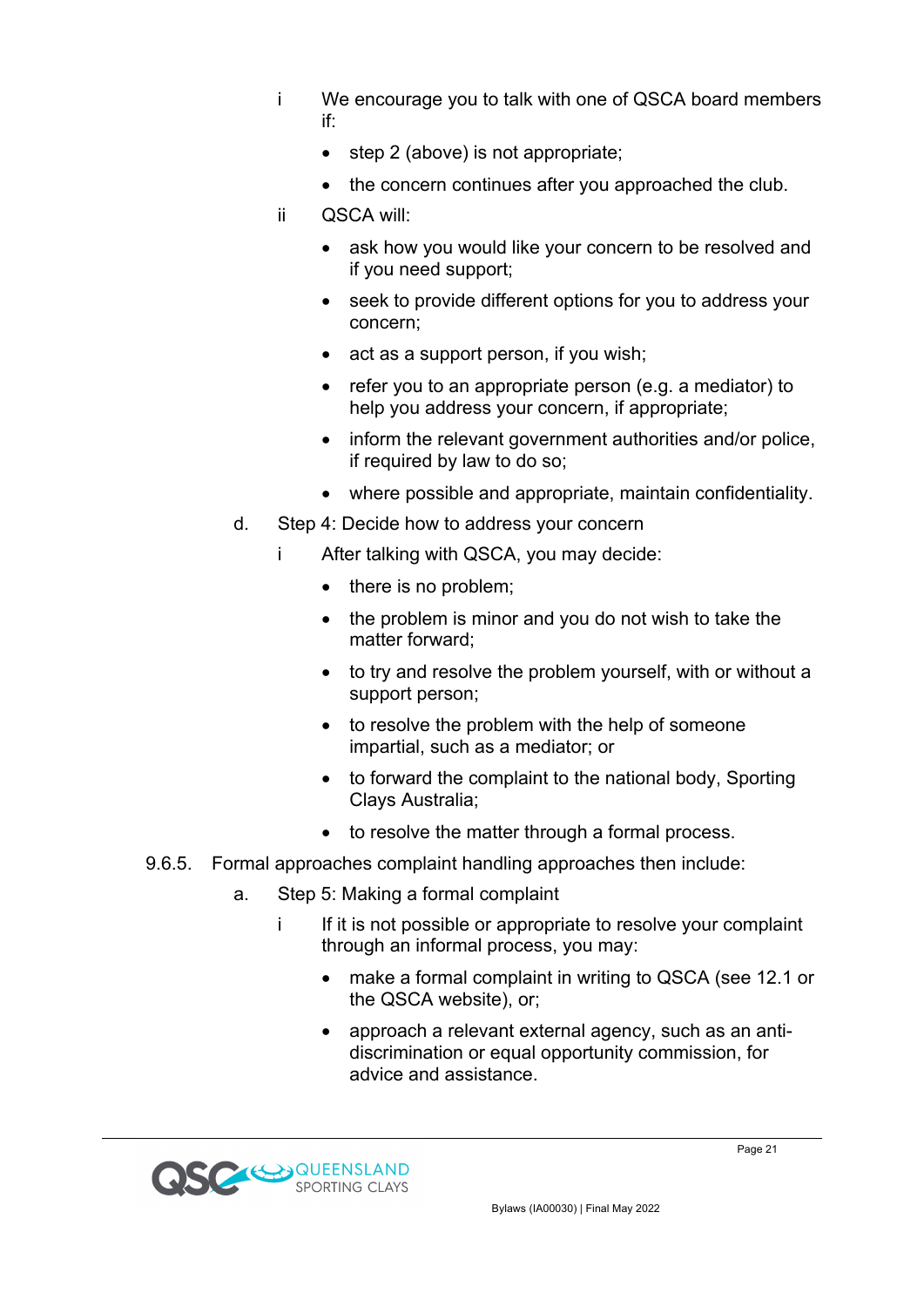- ii After receiving a formal complaint, and based on the material you provide, QSCA will decide whether:
	- the nature and seriousness of the complaint requires a formal resolution procedure;
	- to refer the complaint to mediation;
	- conduct a tribunal hearing with the Disciplinary Committee as per the process in the SCA Code of Conduct;
	- to refer the matter to the national body, Sporting Clays Australia;
	- to refer the matter to the police or other appropriate authority; and/or
	- to implement any interim arrangements that will apply until the complaint process is completed.
- iii In situations where a complaint is referred to our national body, Sporting Clays Australia and an investigation is conducted, the association will:
	- co-operate fully;
	- ensure the complainant and respondent are not victimised;
	- where applicable, ensure the complainant is not placed in an unsupervised situation with the respondent(s); and
	- act on our national body's (Sporting Clays Australia) recommendations.

#### $9.7.$ **Disciplinary procedures**

9.7.1. Disciplinary procedures are applied in line with the procedures outlined in the SCA Code of Conduct.

# **10. General Policies**

# **Alcohol policy**

- 10.1.1. QSCA has a clear expectation that all participants (including team members and officials) must present themselves to compete, train or represent the association unaffected by alcohol.
- 10.1.2. It is accepted that the sensible and moderate consumption of alcohol by persons of or over the age of 18 years can be an appropriate part of the social culture of participation in sport.
- 10.1.3. Members under 18 of age are strictly forbidden to consume alcohol.

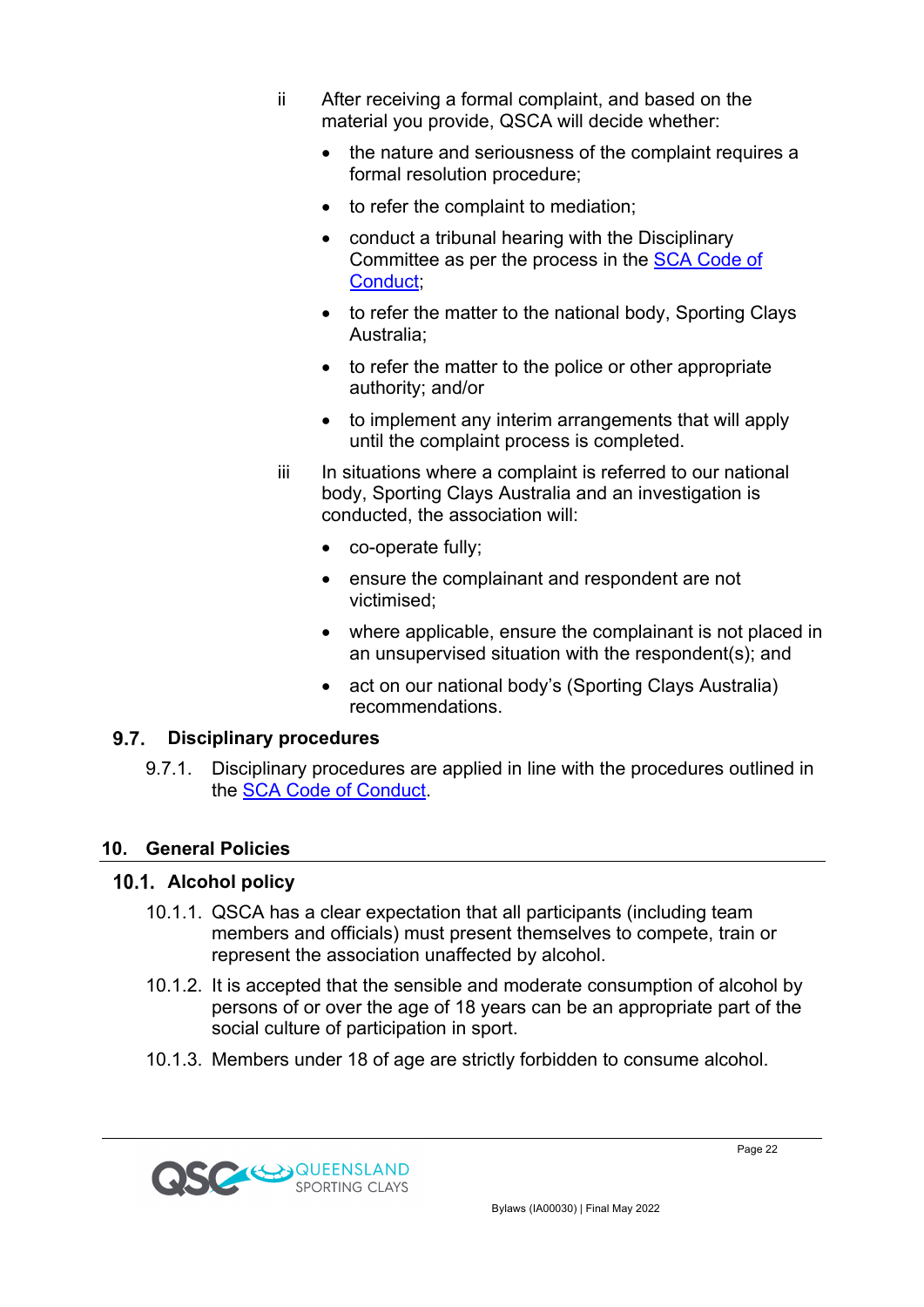- 10.1.4. Member bodies must comply to an appropriate alcohol policy in accordance with all Current Queensland Liquor Acts and regulations:
	- a. determining the need for liquor licencing such as a community club liquor licence;
	- b. displaying RSA related signage;
	- c. providing RSA training for employees and volunteers; and
	- d. adopting the Responsible Service of Alcohol conduct.
- 10.1.5. Any breach or suspected breach of this alcohol policy must be reported using the complaint procedure outlined in clause 9.6.
- 10.1.6. When a breach, or suspected breach, of this policy involves a member who is 18 years liaise will include the relevant parent or guardian.

#### 10.2. Drug policy

- 10.2.1. The association is totally opposed to the use or supply of unlawful drugs (including performance enhancing drugs).
- 10.2.2. All participants (including team members and officials) must present themselves to compete, train or represent the association unaffected by unlawful drugs.
- 10.2.3. Member bodies are expected to enforce an appropriate drug policy in accordance with the Queensland criminal laws and the sport's anti-doping rules.
- 10.2.4. Any breach or suspected breach of this drug policy must be reported using the complaint procedure outlined in clause 9.6.
- 10.2.5. When a breach, or suspected breach, of this policy involves a member who is 18 years liaise will include the relevant parent or guardian.

#### **Fire, emergency and first aid**

- 10.3.1. Any event that QSCA holds will have suitable emergency response measures employed.
- 10.3.2. All member bodies are expected to maintain a suitable level of emergency preparedness.
- 10.3.3. As a minimum, member bodies:
	- a. shall maintain suitable first aid equipment, defibrillator and fire extinguishers. First aid equipment will be maintained on a regular basis;
	- b. must provide suitably trained first aid officers, together with first aid facilities to administer first aid treatment when necessary; and
	- c. shall maintain and display a list of emergency contact details and physical location.
- 10.3.4. The association will meet first aid legislative requirements as a minimum standard.

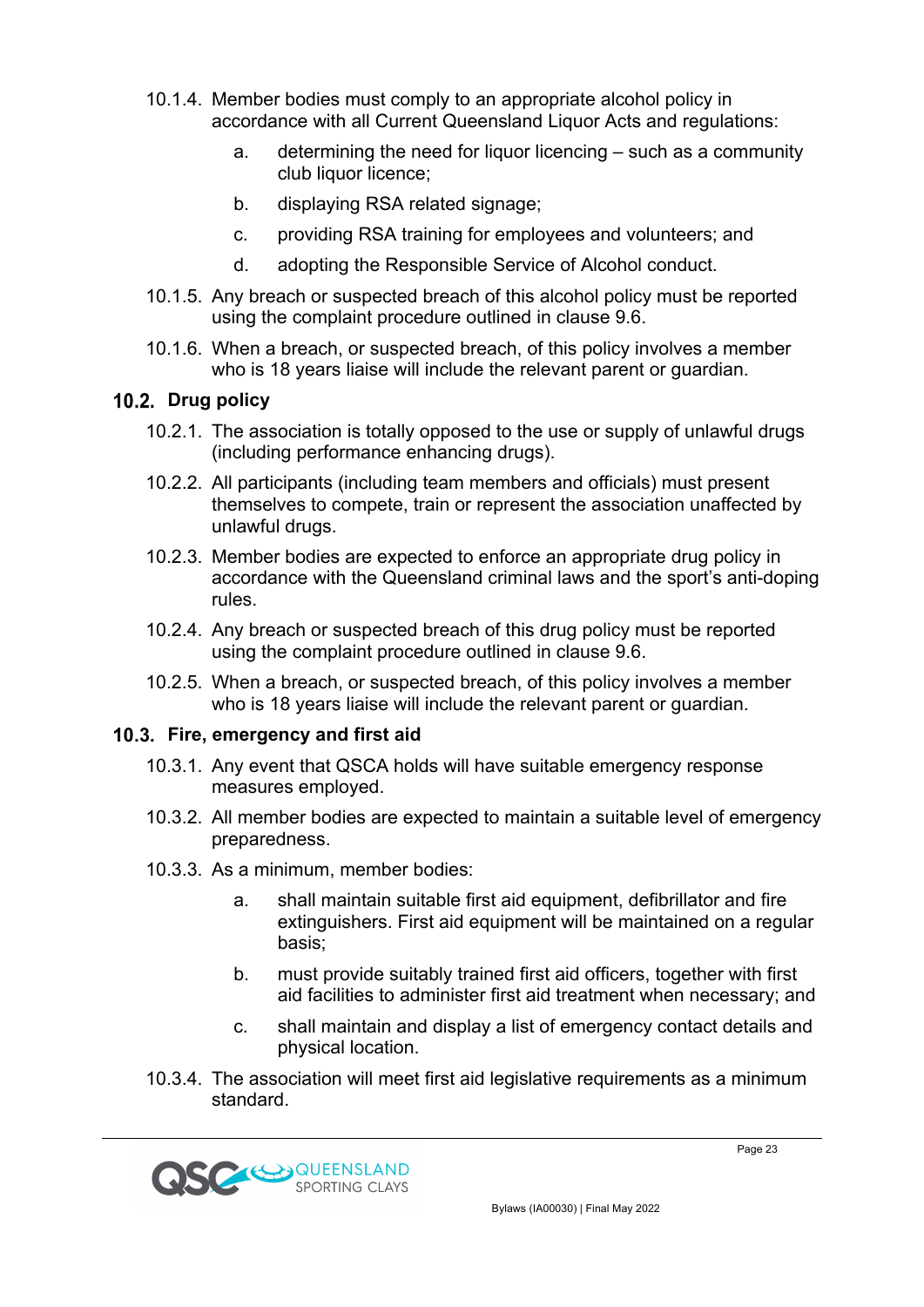10.3.5. QSCA supports emergency and first aid provision and will support member bodies to provide training to qualify members.

### **Health and hygiene**

- 10.4.1. All member bodies shall provide facilities including toilets and hand washing.
- 10.4.2. Where temporary facilities need to be hired for QSCA events, an approach to QSCA can be made for funding in line with the hosting guidelines.
- 10.4.3. All member bodies shall establish and maintain so far as practicable, food hygiene standards (in accordance with Food Act 2006 and related legislation) to protect employees, volunteers and visitors who consume food/drink served at activities hosted by member bodies.

# **Heat and hydration policy**

- 10.5.1. The association's board may stop, cancel or postpone training or competition if it is deemed by the board that the temperature is too high for participation in sporting activities.
- 10.5.2. It is recommended that all participants drink sufficient amounts of water (and/or hydrate solution) before, during and after exercise at any time to remain hydrated.
- 10.5.3. Member bodies are encouraged to make sure that water is available to participants.

# **Incident and injury policy**

10.6.1. All incidents and injuries occurring at QSCA, or during events hosted by member bodies, must be reported on a paper based Incident Report Form (12.2) and then transferred to using SCA's electronic Incident Report Form.

# **10.7. Security**

- 10.7.1. The use of security systems in the protection of people, information and assets from both internal or external threats is valued by QSCA.
- 10.7.2. Along with QSCA, all member bodies are expected to establish and maintain a suitable level of physical and electronic security.

# 10.8. Smoking policy

- 10.8.1. The association understands the harmful effects of smoking on health, fitness and performance in sport.
- 10.8.2. In Queensland, smoking is banned within 10 meter of viewing and playing areas at organised under 18 sporting events. The ban applies during competition and at training.
- 10.8.3. The association complies with the provisions of the Tobacco and Other Smoking Products Amendment Bill 2004, and as a results member bodies



Page 24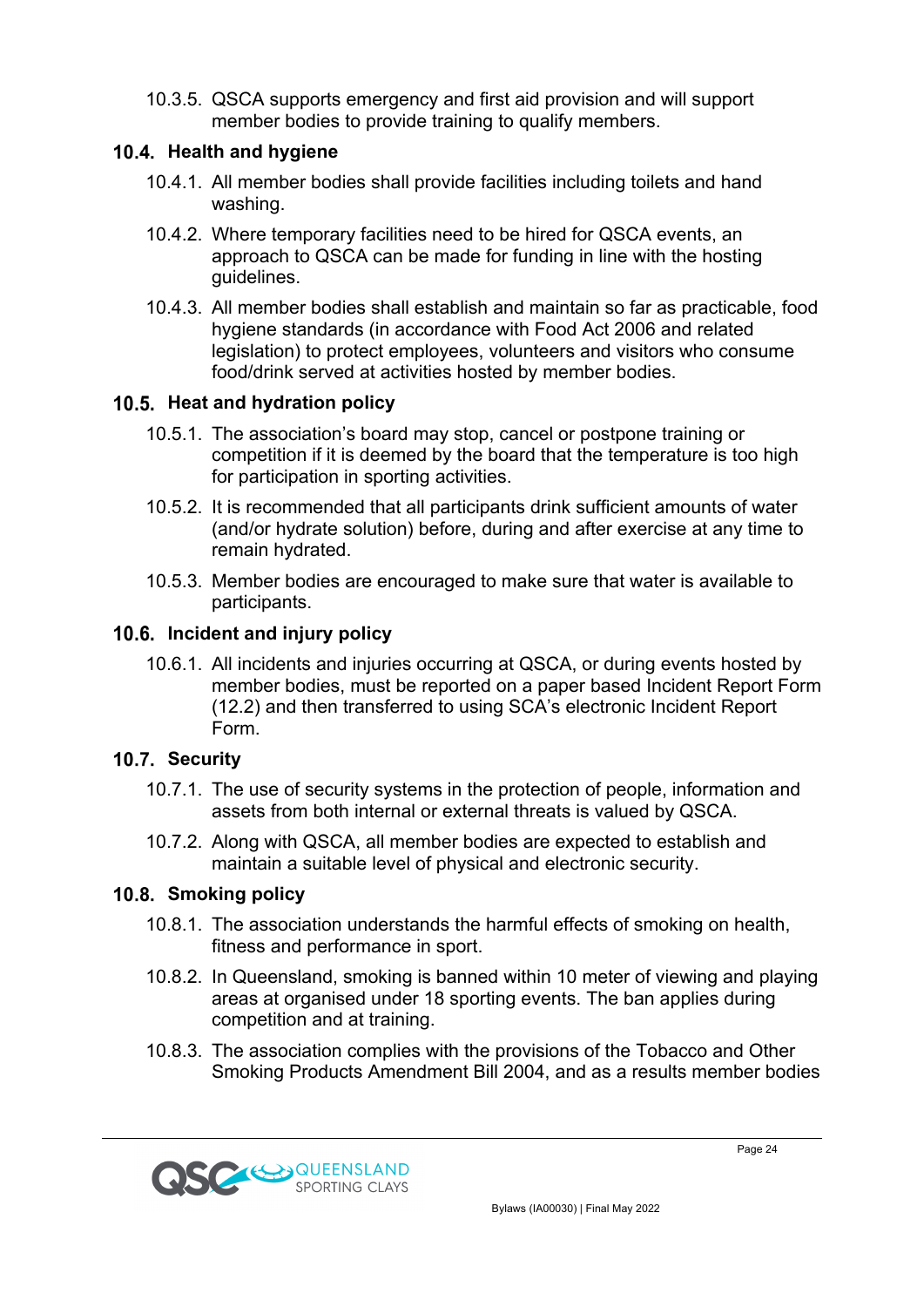are required to establish and maintain a designated smoking area and signage.

- 10.8.4. The board and staff are reminded of their responsibilities as role models and are encouraged to refrain from smoking whilst conducting association activities and/or use designated smoking areas.
- 10.8.5. Spectators and visitors are reminded that smoking is inappropriate behaviour in a recreational environment and to respect the association's Smoking Policy.

#### 10.9. Sun safety policy

- 10.9.1. The association promotes the use of measures to protect participants from the sun during training and competitions held through the day. The association encourages the use of high protection sunscreen whilst participating in sport during the day; however the responsibility of ensuring that each participant is adequately protected from the sun lies with each individual and/or, in the case of children, their parents or guardians.
- 10.9.2. All member bodies are encouraged to provide high protection sunscreen and sun shelters were possible.

#### **Wet and adverse weather policy**

- 10.10.1.The association's board may stop, cancel or postpone training or competition if it is deemed by the board that playing facilities are unsafe for play due to wet and/or adverse weather.
- 10.10.2.Member bodies are encouraged to monitor weather forecasts and radars and evaluate potential impacts on planned events.
- 10.10.3.Member bodies are encouraged to monitor current fire bans and evaluate potential impacts on planned events.

#### **10.11. Personal protection equipment**

- 10.11.1.The purpose of personal protective equipment (PPE) is to protect employees, volunteers and visitors from exposure to work place hazards and the risk of injury. PPE will be used in conjunction with other controls unless no other means of hazard control exist.
- 10.11.2.Personal protective equipment will be provided, used, and maintained when it has been determined that its use is required to ensure the safety and health of employees, volunteers and visitors and its use will lessen the likelihood of occupational injury and/or illness.
- 10.11.3.Member bodies are encouraged to provide personal protective equipment to employees, volunteers and visitors suitable for the tasks they are undertaking.
- 10.11.4.Hearing and suitable eye protection should be provided for people setting up for or participating in shooting events.



Page 25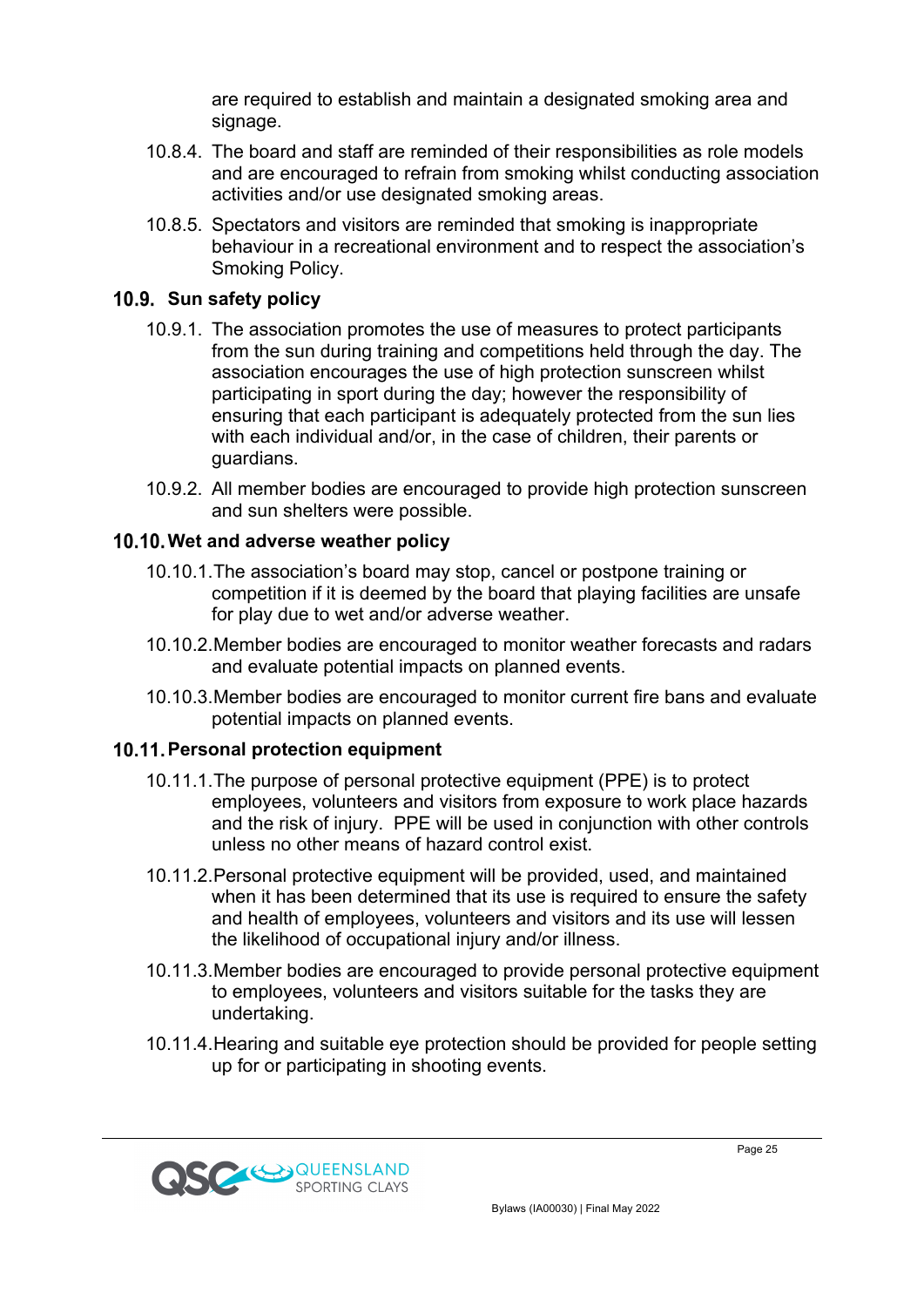#### **10.12 Ammunition**

Member bodies must comply to enforce an appropriate ammunition policy in accordance with all current Queensland Explosives Acts.



Page 26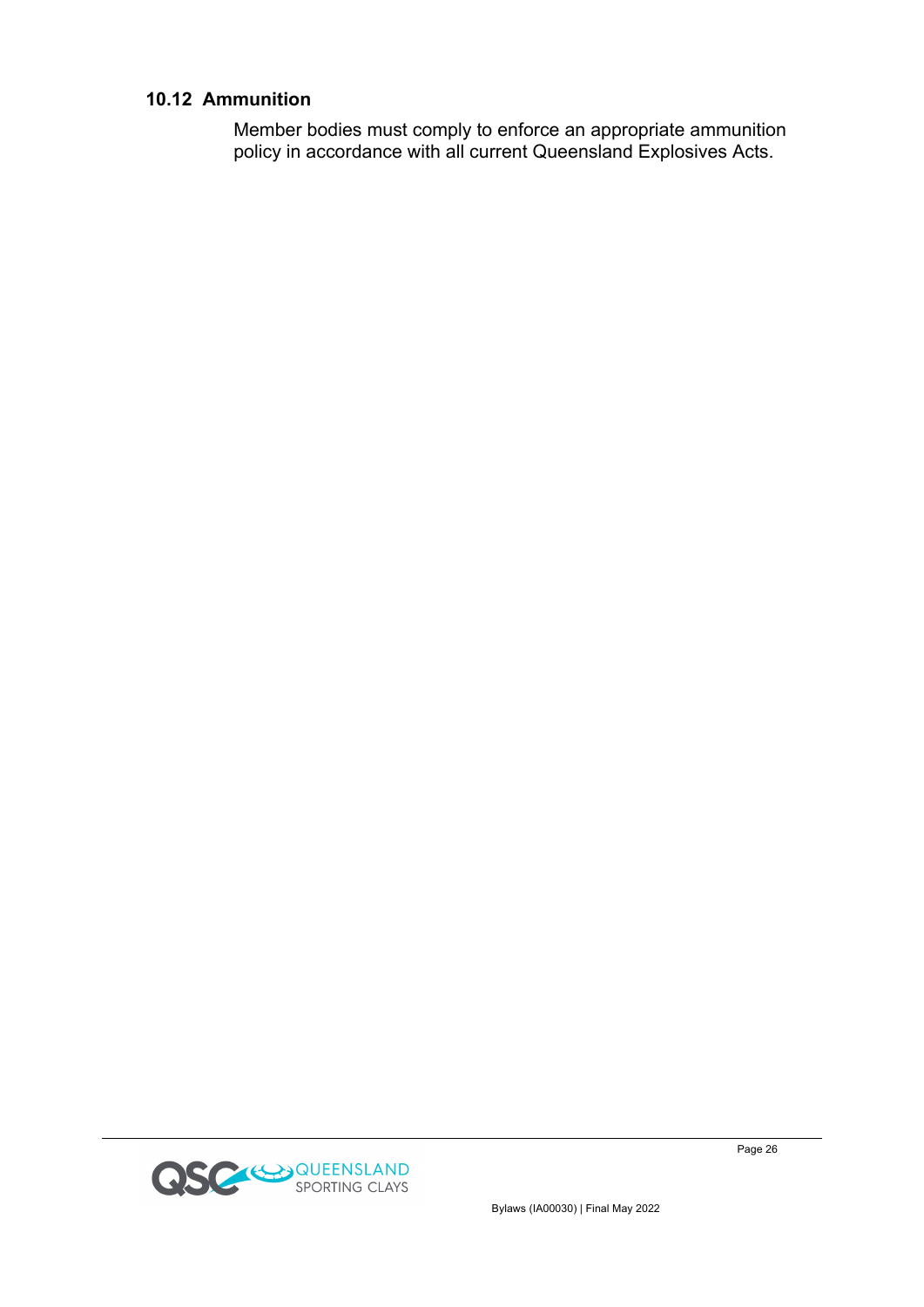#### **11. Revisions**

| <b>Revision</b><br>No. | <b>Section</b> | <b>∣ Revision</b><br><b>Issued On</b><br>(Date) | <b>Revision</b><br><b>Inserted On</b><br>(Date) | <b>Revision</b><br><b>Inserted By</b><br>(Name) | <b>Comment</b> |
|------------------------|----------------|-------------------------------------------------|-------------------------------------------------|-------------------------------------------------|----------------|
|                        |                |                                                 |                                                 |                                                 |                |
|                        |                |                                                 |                                                 |                                                 |                |



Page 27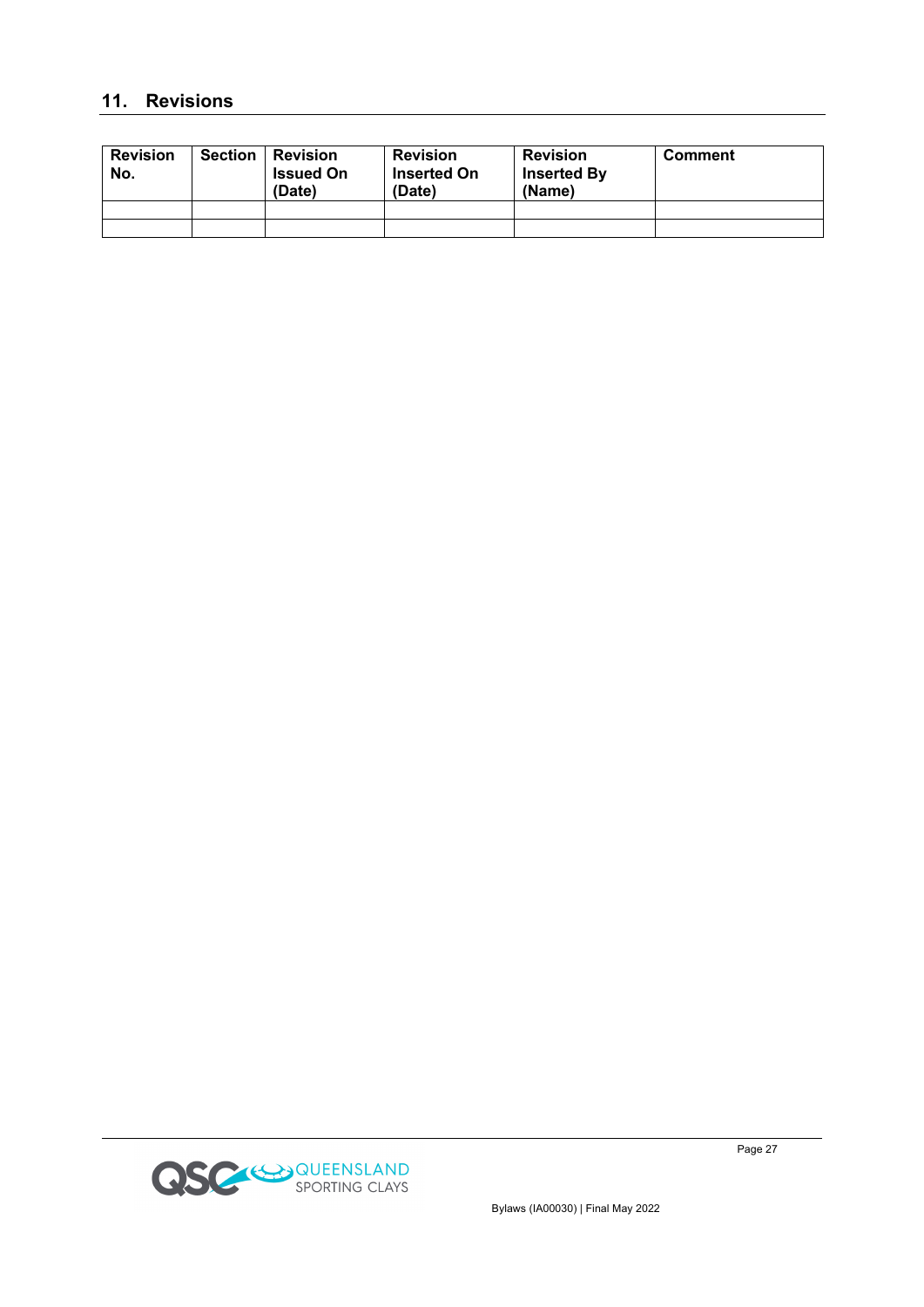# 12.1. Complaint handing form

# **Record of Formal Complaint Form**

| Complainant's Name                                 |                                                                                                                    |                                                    |                                                          | Date Formal Complaint                           |
|----------------------------------------------------|--------------------------------------------------------------------------------------------------------------------|----------------------------------------------------|----------------------------------------------------------|-------------------------------------------------|
|                                                    | Over 18                                                                                                            | Under 18                                           |                                                          | Received:<br>$\overline{1}$                     |
| Complainant's contact<br>details                   | Phone:<br>Email:                                                                                                   |                                                    |                                                          |                                                 |
| Complainant's<br>role/position                     | Administrator (volunteer)<br>Athlete/player<br>Coach/Assistant Coach<br>Team Manager<br>Committee Member           |                                                    | Parent<br>Spectator<br><b>Support Personnel</b><br>Other |                                                 |
| Name of person<br>complained about<br>(respondent) | Over 18                                                                                                            | Under 18                                           |                                                          |                                                 |
| Respondent's role/position                         | Administrator (volunteer)<br>Athlete/player<br>Coach/Assistant Coach<br>Employee (paid)<br><b>Committee Member</b> |                                                    | Parent<br>Spectator<br><b>Support Personnel</b><br>Other |                                                 |
| Location/event of alleged<br>incident              |                                                                                                                    |                                                    |                                                          |                                                 |
| Description of alleged<br>incident                 |                                                                                                                    |                                                    |                                                          |                                                 |
| Nature of complaint<br>(category/basis/grounds)    | Harassment<br>or<br>Sexual/sexist                                                                                  | Discrimination<br>Selection dispute                |                                                          | Coaching methods                                |
| Tick more than one box if<br>necessary             | Sexuality<br>Race<br>Religion                                                                                      | Personality clash<br><b>Bullying</b><br>Disability |                                                          | Verbal abuse<br>Physical abuse<br>Victimisation |
|                                                    | Pregnancy                                                                                                          | Child Abuse                                        |                                                          | Unfair decision                                 |



Bylaws (IA00030) | Final May 2022

Page 28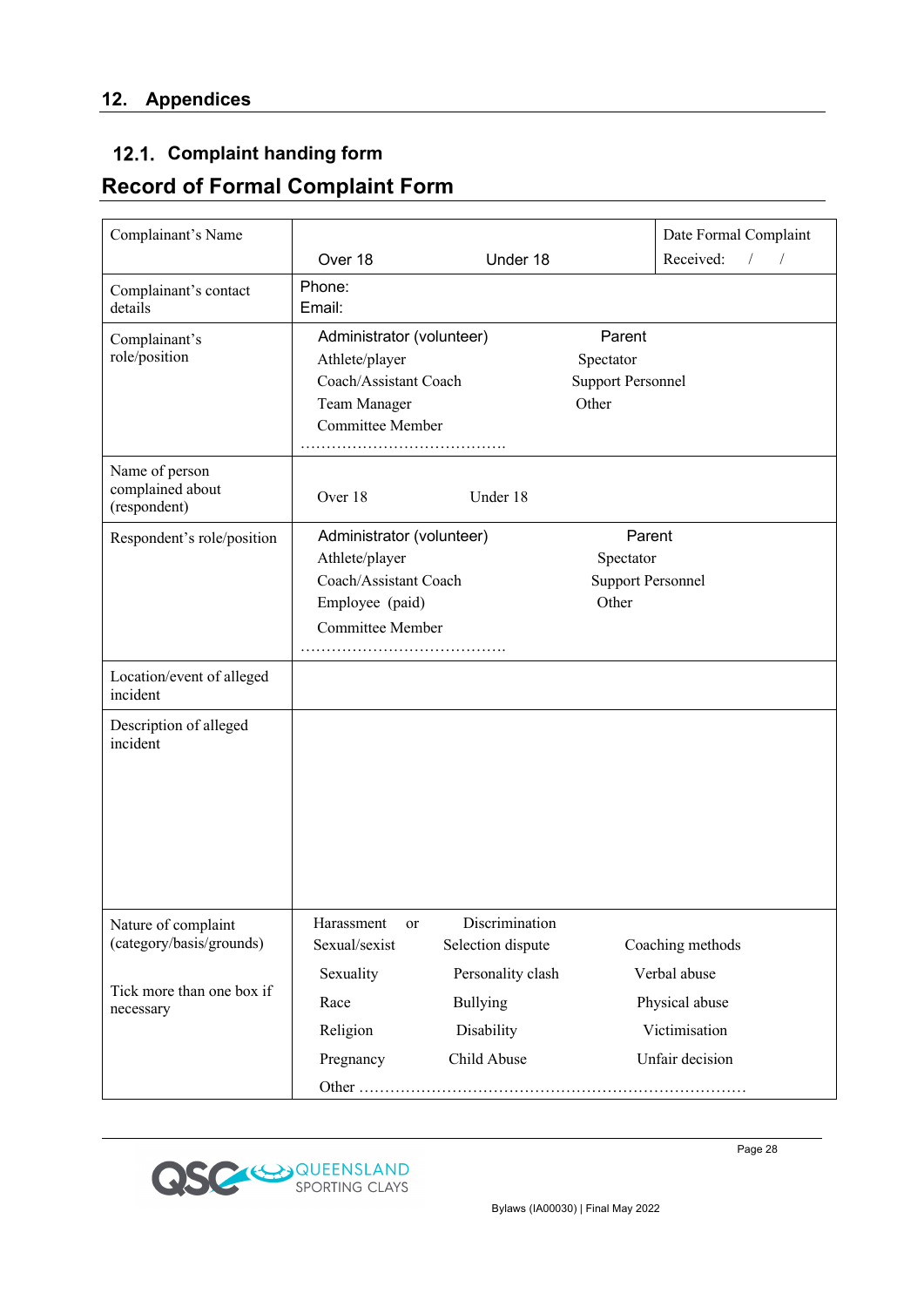| Methods (if any) of<br>attempted informal<br>resolution. |                                                                                                     |
|----------------------------------------------------------|-----------------------------------------------------------------------------------------------------|
| Formal resolution<br>procedures followed<br>(outline)    |                                                                                                     |
| If investigated:                                         | By who<br>Finding                                                                                   |
| If heard by disciplinary<br>committee:                   | Decision<br>Action recommended                                                                      |
| Resolution                                               | Less than 3 months to resolve<br>Between $3 - 8$ months to resolve<br>More than 8 months to resolve |
| Completed by                                             | Name:<br>Position:<br>Signature:<br>Date<br>$/$ /                                                   |
| Signed by:                                               | Complainant:<br>Respondent:                                                                         |

**This record and any notes must be kept confidential and secure.** If the complaint is of a serious nature, or if it is taken to and/or dealt with at the state/national level, the original record must be provided to QSCA and a copy kept with the organisation where the complaint was first made.

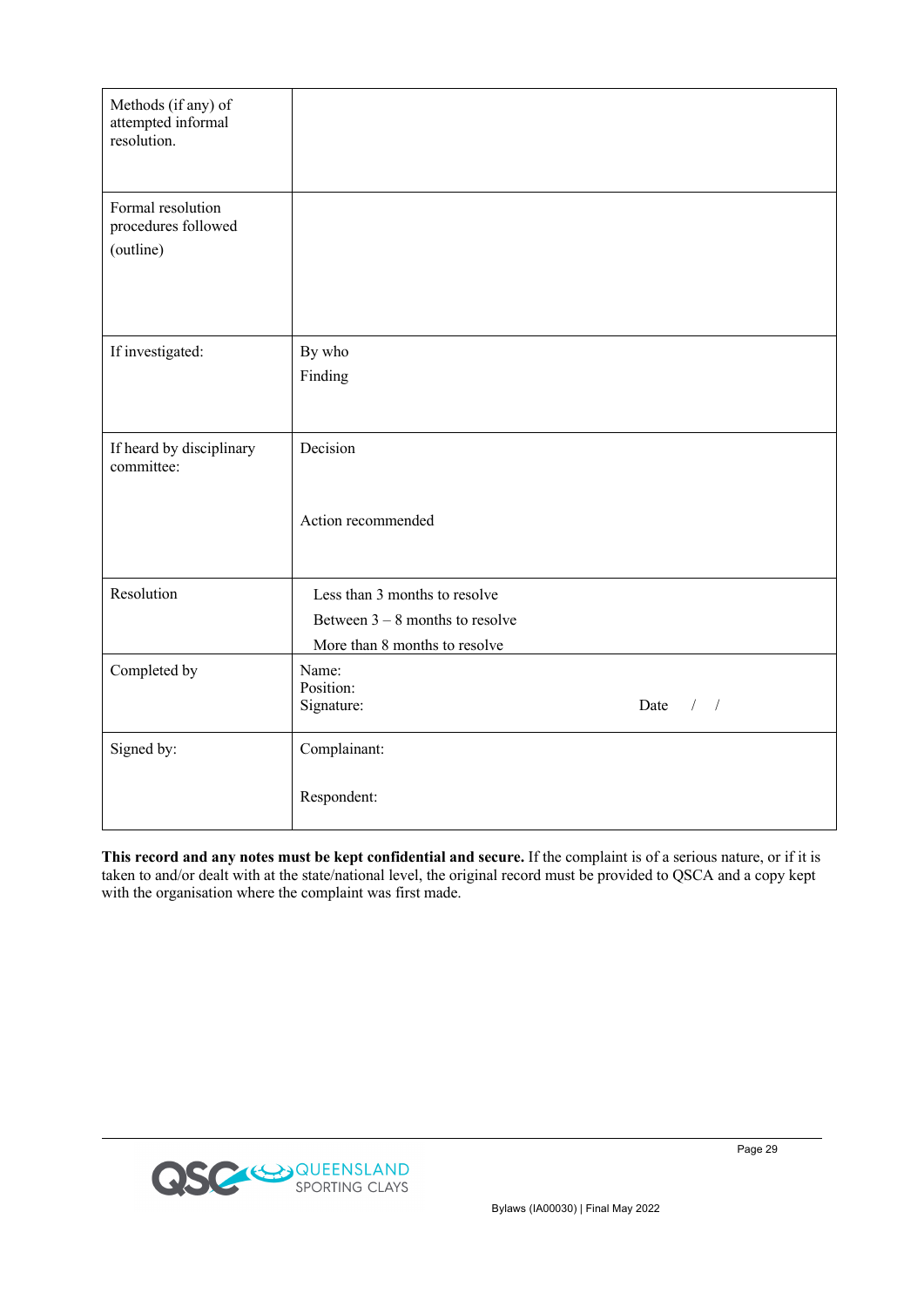#### **Incident report form**

# **Work Injury/Incident Report**

To comply with workplace health and safety regulations and the organisation's workplace health and safety policies, a record of all injuries, work caused illnesses and dangerous events must be recorded WITHIN THREE DAYS of the incident.

#### **Part A – Personal details**

*(To be completed by person injured/involved in incident or their agent)*

| Last name:     |  |
|----------------|--|
| First name:    |  |
| Position:      |  |
| Program area:  |  |
| Telephone no.: |  |
| Date of birth: |  |

#### **Part B – Incident details**

*(To be completed by person injured/involved in incident or their support person)*

| Date of incident:        |       |
|--------------------------|-------|
| Time of incident:        | am/pm |
| Date reported:           |       |
| Time reported:           | am/pm |
| Location of incident:    |       |
| Description of incident: |       |

#### **Nature of injury**

| Type of injury:                             |       |
|---------------------------------------------|-------|
| Bodily location:                            |       |
| Cause of injury:                            |       |
| Signature of injured person: (If available) | Date: |
|                                             |       |
|                                             |       |

#### **Part C – Outcome of incident**

| (To be completed by Board / Committee Member) |  |  |  |  |
|-----------------------------------------------|--|--|--|--|
| Description of                                |  |  |  |  |
| injury/illness:                               |  |  |  |  |
| Description of first aid                      |  |  |  |  |
| treatment given:                              |  |  |  |  |
| First aid provided by:                        |  |  |  |  |
| Further actions taken:                        |  |  |  |  |

#### **Reported to:**

| Last name:       |  |
|------------------|--|
| First name:      |  |
| Position:        |  |
| Role undertaken: |  |